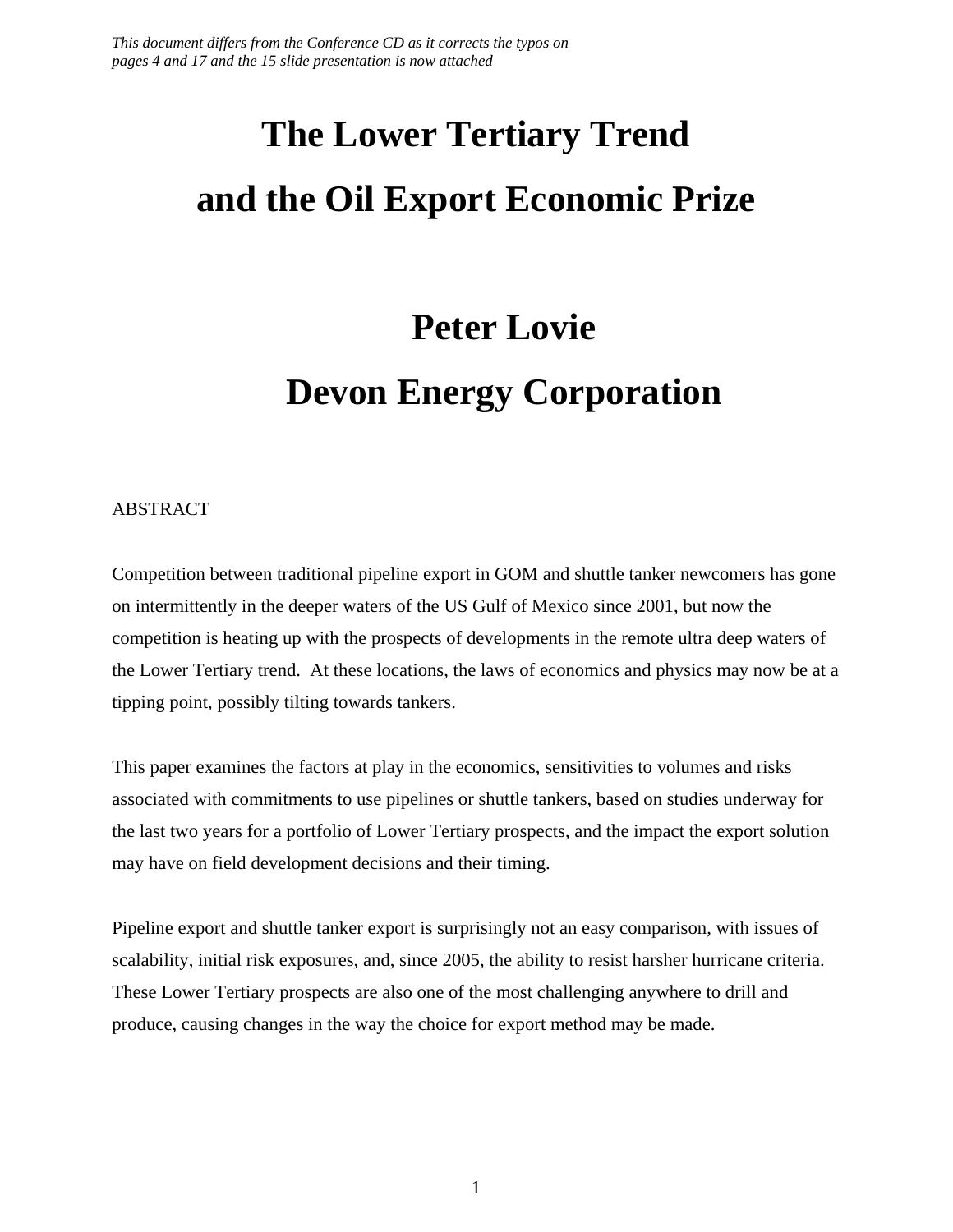2005 changed the way export hazards are looked at with 'optionality' being a key word heard from both the pipeline and tanker factions after the multiple pipeline breaks and incapacitation of shore facilities by *Katrina* and *Rita*.

The very high pipeline investments that would be required for these developments also encourage consideration of tankers, particularly as the delivery of the US built tankers required under the Jones Act for this service can now be delivered in a timely manner by US yards. In the event of a field being a bust, operators are realizing that tankers' redeployability can mitigate the commercial risk on export service commitments.

Aggregation of large enough volumes to enable an economic pipeline is more difficult in the Lower Tertiary trend than discoveries made closer to shore and very difficult indeed for early production. For example, towards the end of 2007, two tankers were committed for use at *Cascade/Chinook* to service the Early Production System being employed there by Petrobras America and its partners (Devon and Total).

Finally, economic insights are suggested for each of the export modes with respect to the business and field conditions that would apply in developments in the Lower Tertiary trend, based on economic study data and the methodology developed here.

#### **OBJECTIVES**

This paper examines the Facility Options and the Transportation Options relevant to deciding on the method of oil export from locations in the Lower Tertiary Trend in the remote ultra deepwater regions of the US Gulf of Mexico, with the intent of demonstrating the size of the economic prize that can be at stake from weighing the differences between different export options, while employing reasonable judgment and realistic typical figures to gain insights on when and where each export option might be best suited.

Secondary objectives are those of identifying key cost components, creating a methodology for such comparisons and the opening up of a rational debate on what has often appeared as a murky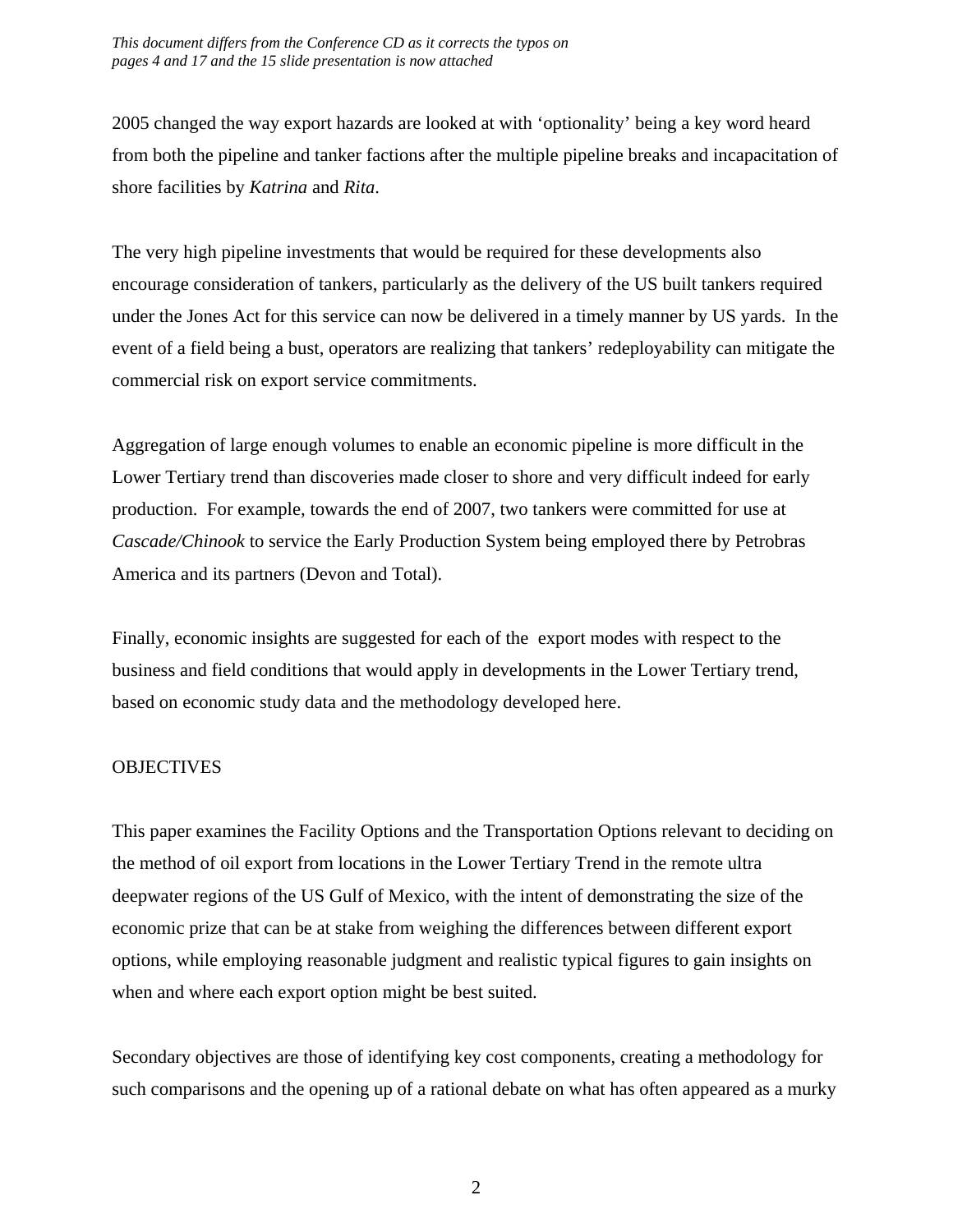decision making process in the past, such that a clear basis can be arrived at for weighing all export options now available in the marketplace for a field development in the Lower Tertiary Trend.

#### PRACTICAL FACILITY AND EXPORT OPTIONS

Two practical facility choices are possible in these Lower Tertiary locations in generally 6,000 to 9,000 foot water depths: I) Facility without storage (typically a spar or a semisubmersible), or: II) Facility with storage (typically an FPSO). The choice of facility might be influenced by export options or it might have nothing to do with that and be driven by reservoir production considerations to enable maximum recovery.

Which ever of these two facility choices is made, multiple export options are now feasible:

#### I Facility without Storage – Export Options

1. Pipeline.

Commonly will consist of an export riser and a length of new line to connect the facility to one of a number of choices of existing trunk lines that in turn connect to others and ultimately deliver production to sales points onshore, typically refinery destination(s). This is by far the most widely used and accepted export option in GoM.

2. FSO + Shuttle Tankers.

Stabilized crude from the production facility is transferred to a Floating Storage Offloading (FSO) tanker moored about a mile distant from the production facility, from which shuttle tankers are loaded and transport the production to any one of a number of sales points that might be located around the Gulf of Mexico. The shuttle tankers would be equipped with a Bow Loading System (BLS), bow thrusters, a high lift rudder, a controllable pitch propeller (CPP) and may be dynamically positioned (DP), all to ensure a high degree of maneuverability and hence the maximum in safety while near an FSO, FPSO or other production facility.

3. HiLoad + Direct Loading of Conventional Tankers.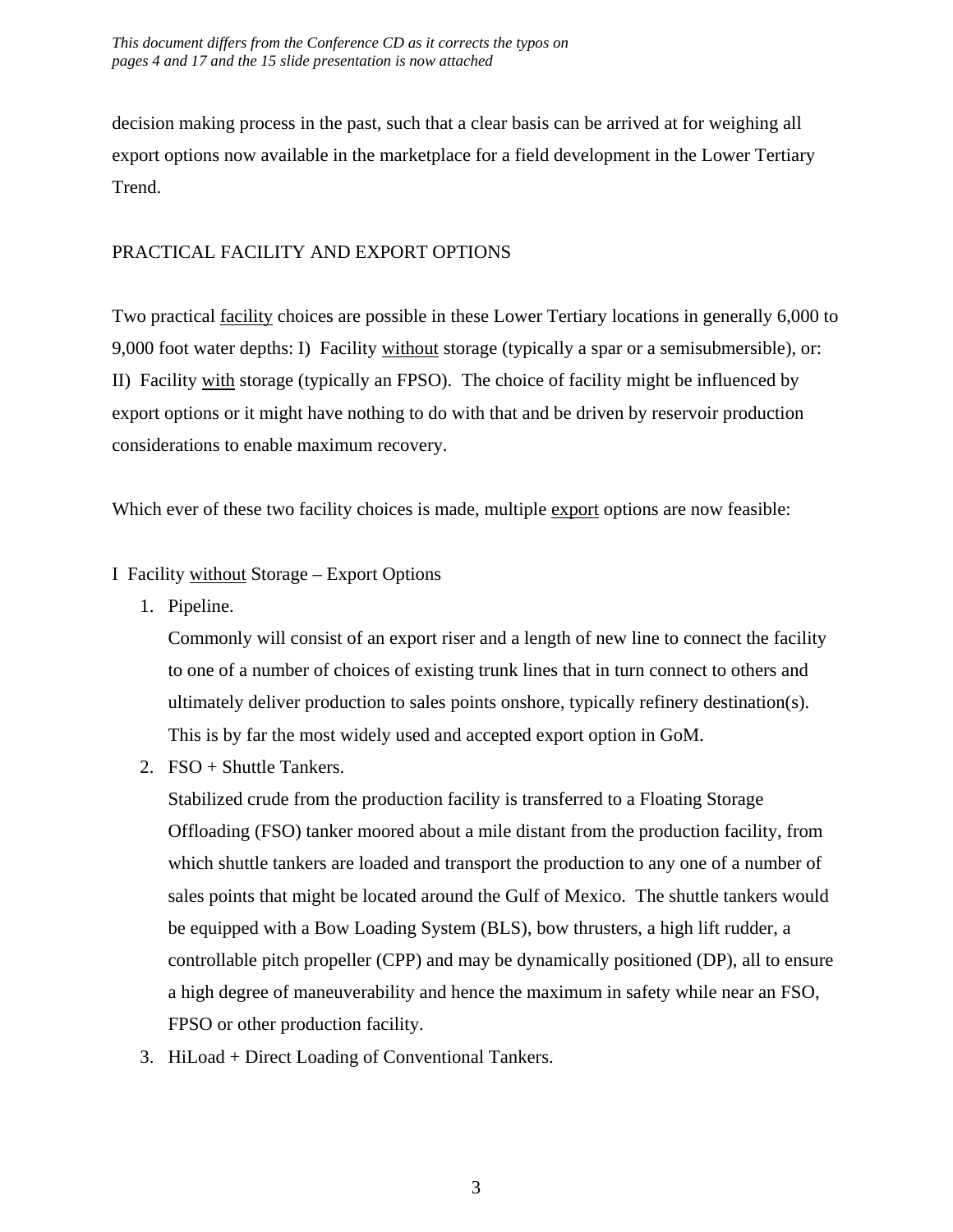This is a new alternative to Option 2 employing a new concept, whereby two HiLoad systems are employed. Each HiLoad unit is a manned floating vessel that looks somewhat like a fork lift truck and is dynamically positioned with a transfer hose from the facility. One HiLoad unit continuously loads a conventional tanker at its midship manifold as the oil is produced from the facility. When the first tanker is full, it leaves to deliver its cargo to its destination. Meantime a second HiLoad system has latched on to a second tanker and as the first tanker completes loading, production is transferred to the second without interruption. The number of tankers employed needs to be at least two (2) and there might easily be three or four tankers as volumes dictate. The idea of Direct Loading has been successfully employed at the *Heidrun* TLP in the Norwegian North Sea for many years, pioneered by Conoco and now operated by StatoilHydro. Direct loading usually is cost effective with large volumes of production, e.g. the system at *Heidrun* started with around 225,000 bopd.

#### II Facility with Storage – Export Options

4. Shuttle Tankers.

Widely used in North Sea for 20+ years, their first use in GoM will start at the Petrobras operated *Cascade/Chinook* development in mid 2010 (50:50 Petrobras:Devon at *Cascade* and 67:33 Petrobras:Total at *Chinook*).

5. HiLoad + Conventional Tankers.

Only one HiLoad is used and its function is to allow the use of conventional tankers instead of shuttle tankers with their added CAPEX for their special features mentioned above. The rationale for this option is thus an economic one: can the investment in a HiLoad system offset the added costs of the special features on two or three shuttle tankers that might be employed for a field development? Use of conventional tankers has the additional commercial advantage that they may be more available and may enter or leave export service more readily as production levels change. This might be a serious advantage since the Jones Act fleet is relatively small and the fleet of Jones Act shuttle tankers is much smaller still. The HiLoad system thus offers a new alternative to traditional export configurations for FSOs and FPSOs.

4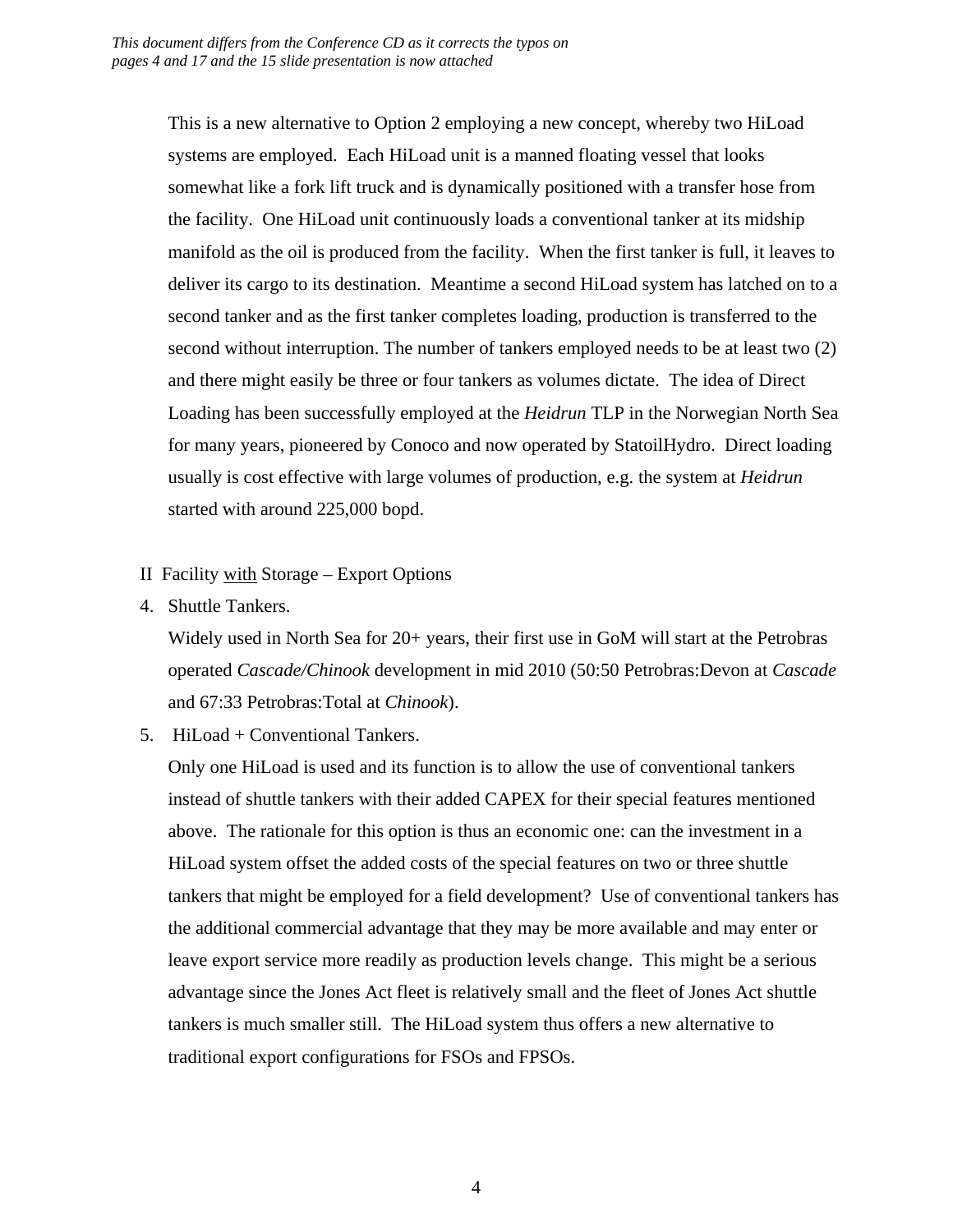Consideration of these five (5) options, their economics, risks and benefits are the basis for the analyses and discussion in this paper.

#### DESIGN BASIS

Regardless of past history for offshore production in the deep waters of GoM, some design factors individually or in combination with others will be different for future field developments in the Lower Tertiary Trend. Key among these are:-

Water Depth: 6,000-9,000 ft. is always challenging!

- Crude Quality: May be heavier and more sour than previous developments in GoM, e.g. much lower grade oil than the well known West Texas Intermediate (WTI) marker, lower than Mars blend from deepwater locations, and more like Arab Heavy imports.
- Gas Production: GORs are much lower than common in GoM, often around 250 scf/bbl, meaning that associated gas volumes are low and a 6- or 8-inch diameter gas export line may become a common, easy to lay practical solution. There is even talk of gas imports being needed as later in field life there may not be enough gas for fuel on the production facility. For purposes of the oil export analyses, this gas export solution is assumed in all cases.
- Field Life: Longer than typical GoM, might be 30-50 years or about double typical GoM development field lives.
- Well Depths: At around 30,000 ft. through sometimes miles of salt to reach reservoirs that are at pressures of more than 20,000 psi and often at high temperatures, wells take several months to drill and complete, rigs often work at close to their design limits, and investments per well are at levels rarely seen anywhere. Well costs can drive the choice of facility like never before, often outweighing otherwise compelling export economics.
- Remoteness: Helicopter trips to shore bases of 250 miles are not uncommon. Distances from facility to sales point for the crude export can be similar or more.
- Reservoirs: Limited experience in production from these reservoir formations may mean uncertainties on the expected volumes to be transported, imposing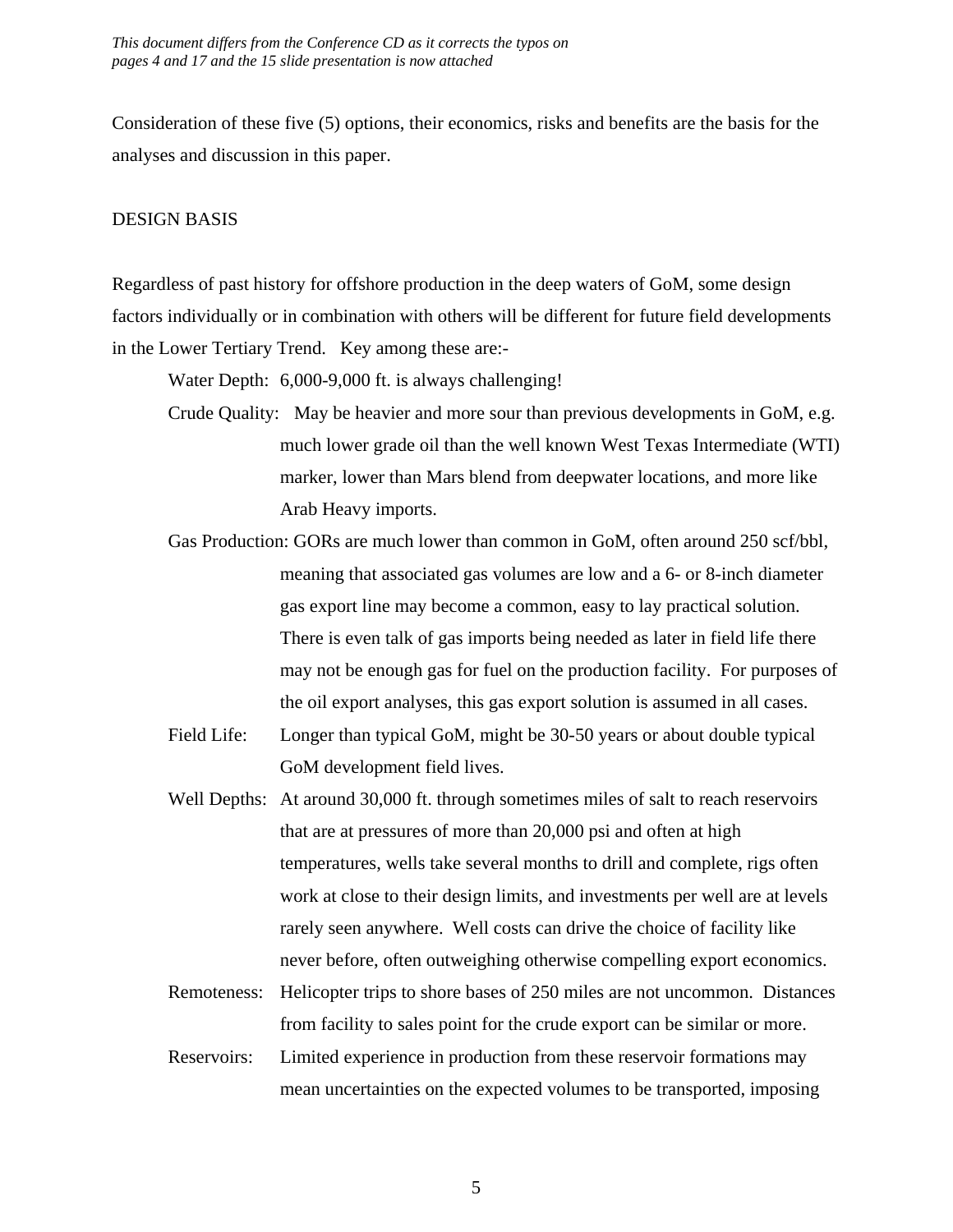higher risks in front end investment in export systems and increasing need for flexibility in the export system for adjusting to future actual volumes. Aggregation: The huge CAPEX for pipelines and the slow development of "critical mass" volumes can combine to make traditional hub and spoke field development systems with pipeline export much more difficult commercially than with traditional patterns in GoM.

Combining the effects of these design factors, it is not difficult to see why arriving at the sanction stage for these mega projects is an exhausting and time consuming process! And that is not to say anything about the \$billions of investment and number of years for the execution phase. Once first oil is achieved, the ramp up to full production may take several years in contrast to the faster buildup hitherto, so the build in early revenue potential for export systems may be more economically difficult than before.

In contrast to the demanding nature of the facilities that may be employed to produce oil and gas from the Lower Tertiary Trend, the technologies of export systems are relatively straightforward. Laying 24-inch or even 28-inch pipe in 7,000 foot water depths over the mountainous seabed often found in Walker Ridge and Keathley Canyon will certainly be demanding, but contractors maintain they are able to tackle it, repairs methods have been developed and flow assurance matters are being investigated. The HiLoad system cited as an option with two of the tanker solutions is in the prototype stage after years of development and testing. But close precedents do exist in each of these instances.

The technologies employed in tanker-based export systems are well proven. What is challenging in the US market is the availability of Jones Act tankers and their cost. Until the last year or two, their delivery from US shipyards was not very reliable. That has greatly improved in 2007-2008. The building of tankers in at US shipyards at roughly three times the cost of their Far East counterparts, plus US crews at roughly double international fleet rates, all makes economics difficult. The Jones Act fleet of tankers of the size that might be used for export is small (around 30) and so newbuilds are likely requirements for GoM export service. There are few owners and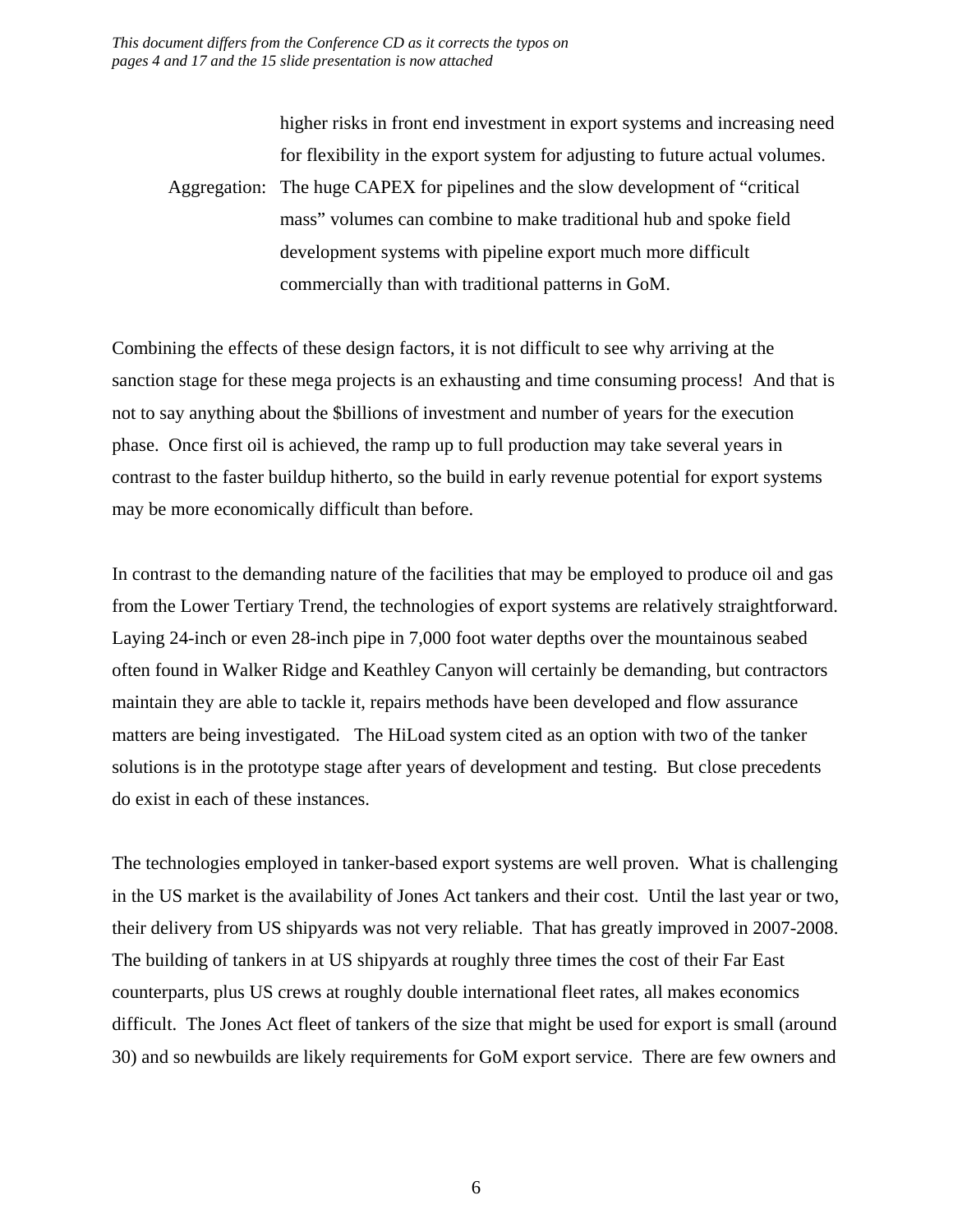operators of Jones Act tonnage. Hence the challenge with tanker based solutions for GoM tends to be more commercial than technical.

We therefore take it for our discussion here that the technologies employed in these five export options are all doable to the extent where any one of them could indeed be sanctioned for construction and operation if an operator chose to do so.

Further, given the cycle time from sanction to first oil of say three to four years, it can be assumed that any one of these five export solutions could be contracted for at sanction time and delivered ready for first oil. Obviously the contracting and managing of whatever export solution is ultimately chosen will still take some doing, but for purposes of the examination of these five options, it is assumed that all can be compared.

#### CREATING A BASIS FOR COMPARISONS

In order to get away from generalities and arrive at some representative scenarios that provide insights on the choice of export options and to test the influence of volumes, a choice was made of representative production profiles and field developments as follows:

| Reservoir | Oil Rate, |              | Recoverables, mmbbl |
|-----------|-----------|--------------|---------------------|
|           | max. bopd | 1st 16 years | years $17-30$       |
| Medium    | 76,411    | 268.0        | 64.8                |
| Large     | 166,948   | 703.7        | 179.5               |

Table 1: Summary of Field Models

In case any thought arises about how similar these figures might be to any specific project, these figures are from actual generic investigations about a year ago and do not represent specific prospects.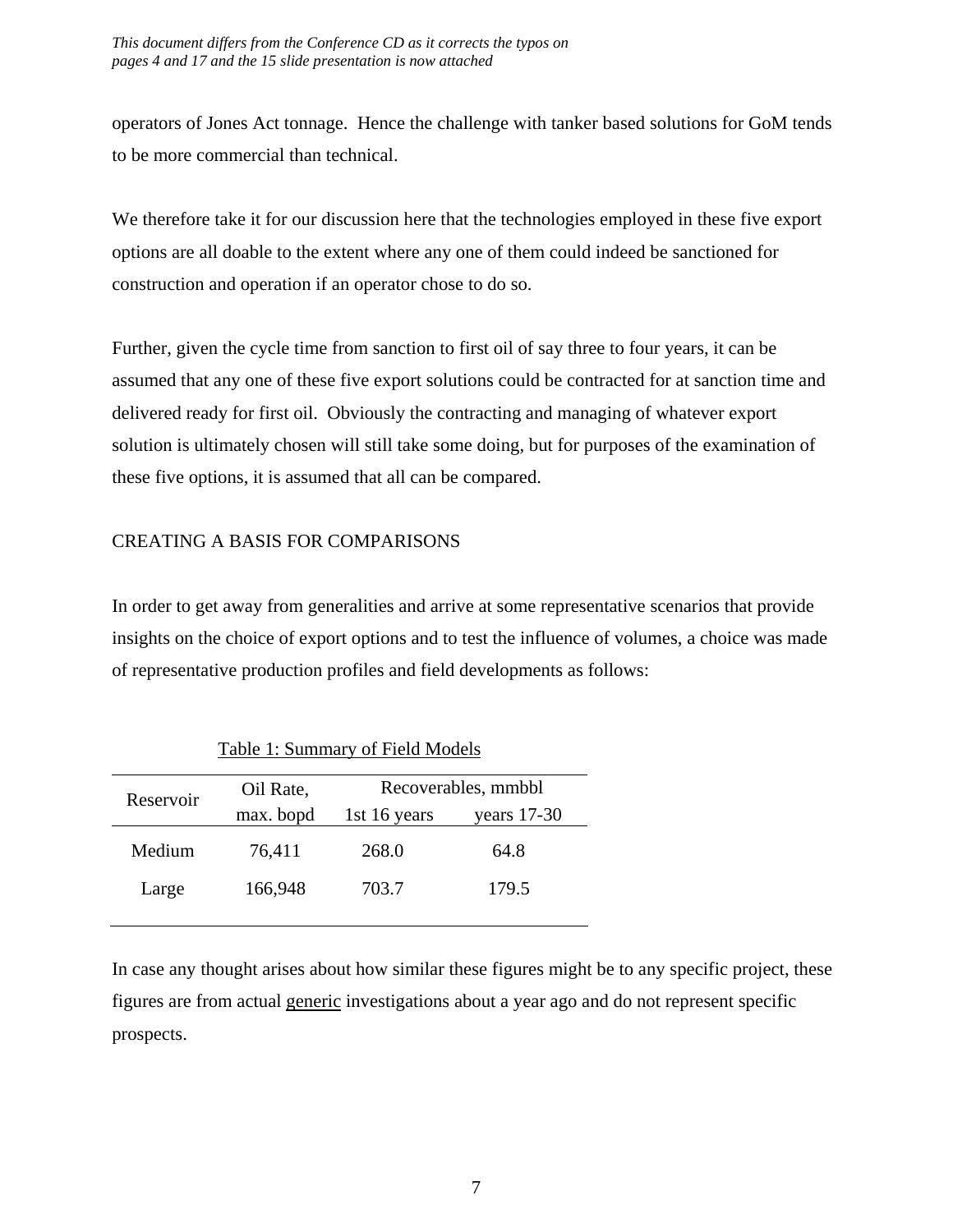It became evident that the first half of the field's production had about 80% of the total recoverable and since after 15-16 years it was more and more uncertain how realistic any projections might be, the choice was made for simplicity to make comparisons on the first half – about 16 years of production.

Cost buildups for an ultra deep water pipeline system depend greatly on the location of the field development, the seabed profile, the distance to a tie-in point and available and economic pipeline networks back to shore. For the analyses here a simple assumption was made that the line would be 130 miles long from facility to tie-in point and the ruling factor was an installed cost of \$700million for a 24-inch diameter pipeline to serve the "Large" reservoir, and \$460 million for an 18-inch line to serve the "Medium" reservoir. Obviously these figures will change considerably depending on specific projects, but some representative set of numbers needed to be chosen. More figures are shown in Tables 6 and 7.

The buildup of costs for tanker systems first required an idea of the production that can be transported per tanker and then the number of tankers to serve the volumes for "Large" and "Medium" reservoirs. Simultaneous with that determination, the choice of size of tanker is needed! Draft limitations in GoM ports imply a maximum shuttle tanker capacity of about 550,000 bbl. However there is little crude transportation business as a backup trade for that size of tanker in the Jones Act trade - which led to adoption of the smaller product tanker (often called Handymax) size of about 320,000 bbl capacity, which would have better back up trade possibilities. Many calculations on trip times, weather and port delays and range of destinations led to an average production capacity estimate of 55,000 bopd per tanker. Calculations also showed the smaller tanker size did not detract much from economies of scale.

The number of tankers needed was determined from the production profile for the field development, chartering in tankers in increments of 55,000 bopd as needed for production volumes, e.g. the maximum production rate of 166,948 bopd for the Large reservoir would require three tankers, and when production was at or below 110,000 bopd, then two tankers would be needed and so on. Inevitably there would be surplus capacity in some years, e.g.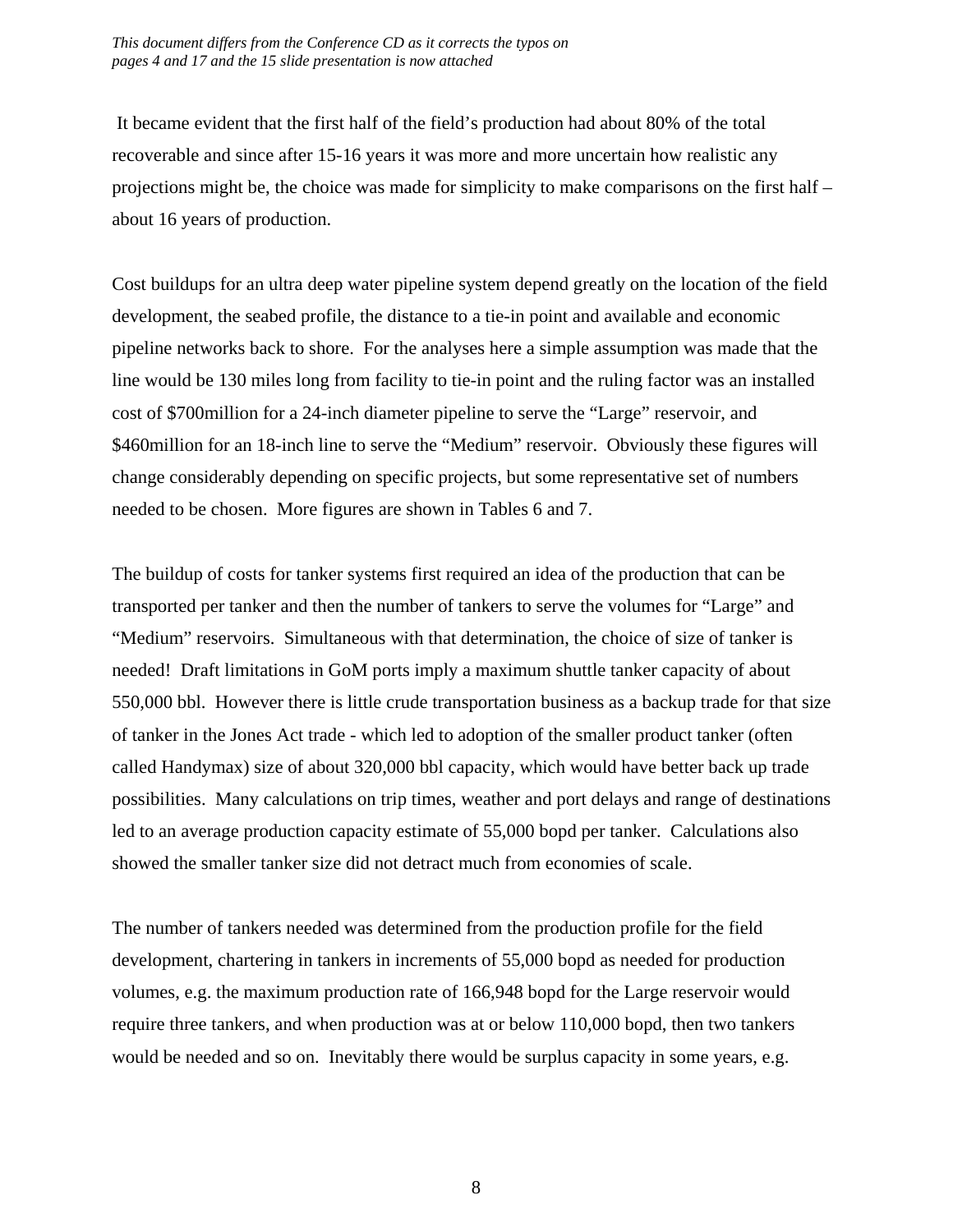130,000 bopd requires 2.27 tankers - so three tankers are provided and there is unused export capacity of about 40,000 bopd.

It was assumed at this early stage in market development in GoM that for these tanker calculations there was no sharing of tankers between one development and another. Tanker operations would be dedicated and so tanker efficiency would be very high, e.g. 95-98%. It is very likely that the sharing of tankers between different future developments in GoM would occur but that was ignored here since there was no guarantee of that potential to spread costs.

For both pipeline and tanker solutions it was next assumed that all aspects of these are obtained in the marketplace on an open competitive contract basis, i.e. none of the equipment is producer built and owned. The argument here is part consistency and part philosophy – some oil companies may or may not wish to invest in and own pipelines or tankers, preferring to sticking to their core businesses, and often a third party transportation contractor is better placed to manage capacity from multiple developments than an operator. The opportunity still exists for an oil company to enter either the pipeline or tanker business based on the economics and risks of the situation. At this point we are not there yet and simply projecting how the economics and risks stack up.

For the pipeline tie in to existing GoM networks, assumptions were made of typical returns of an investment to justify a contractor's decision to build the new segment.

For tanker solutions, estimates were made for time chartering tankers for different periods to suit the reservoir production profile, e.g. one tanker for all of its 25-35 year life in the Jones Act market, a second for perhaps a half of that and a third for maybe a third of its life. In this example the second and third tankers would then be employed later in their lives in the product trade or continue as a shuttle tanker in a different development. Port and fuel costs were then added in as follows:-

Table 2: Tanker Cost Buildup Total tanker costs, dedicated, no sharing Term, TC, \$/day Fuel & Port Total tanker cost,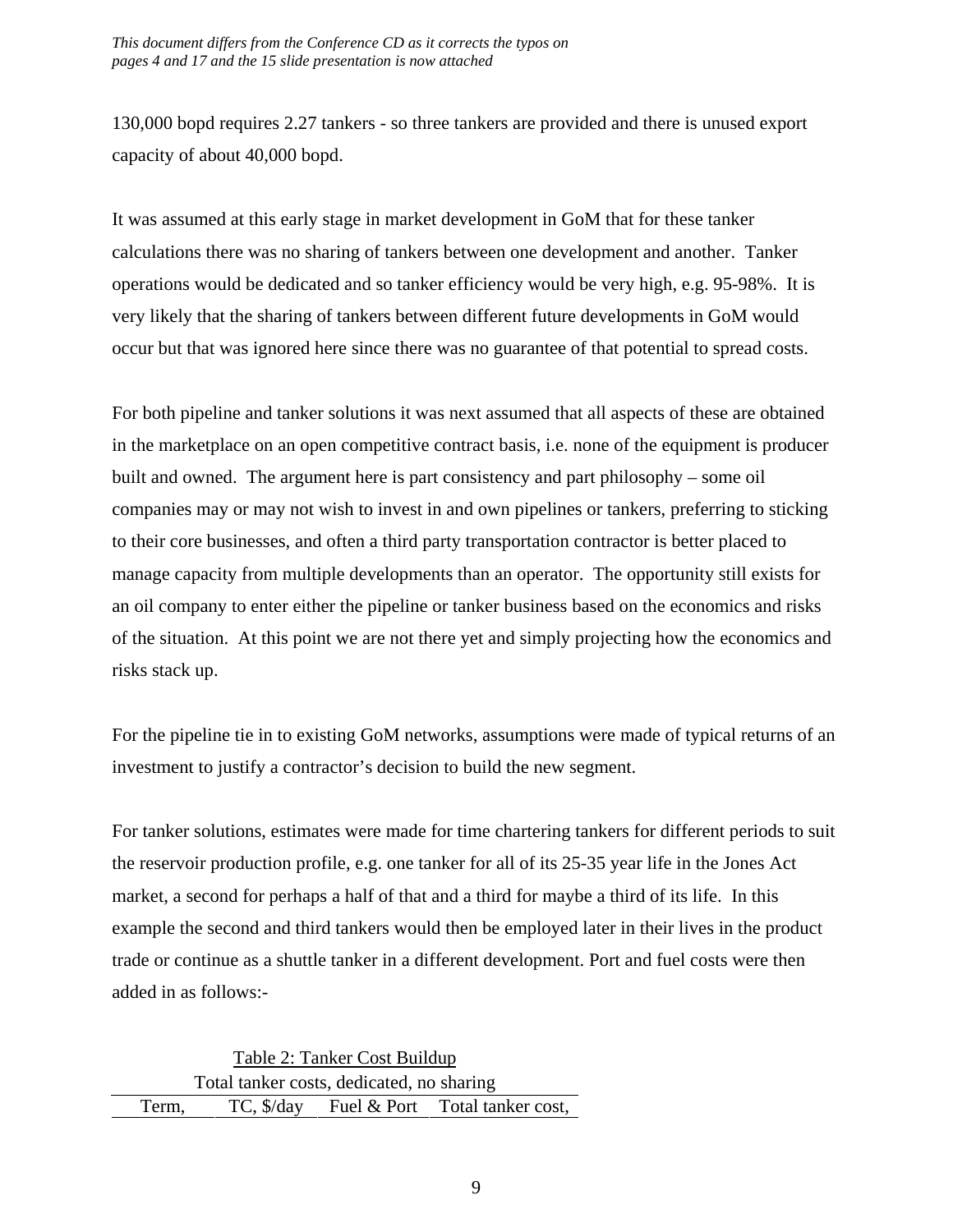*This document differs from the Conference CD as it corrects the typos on pages 4 and 17 and the 15 slide presentation is now attached*

| years      |         | Charges,<br>est., \$/day | $\frac{\text{d}}{\text{d}}$ |
|------------|---------|--------------------------|-----------------------------|
|            | TC      | FP                       | $TC+FP$                     |
| 16         | 91,372  | 22,000                   | 113,372                     |
| 12 to 15   | 93,126  | 22,000                   | 115,126                     |
| 10 to 11   | 100,000 | 22,000                   | 122,000                     |
| $2$ to $9$ | 126,457 | 22,000                   | 148,457                     |

These figures are estimated from a number of sources believed reasonable and competitive in the marketplace at the time of writing (November 2008). They apply for DP2 shuttle tankers with BLS and 320,000 bbl capacity. If conventional product size (i.e. Handymax) tankers are used in conjunction with a HiLoad system, then the time charter rates would go down to be about 70% of the figures above but the port and fuel charges would remain about the same.

The cost of the HiLoad system for these tanker sizes, including all fuel, is taken to be \$50,000/day in the comparisons here.

Where a storage vessel is employed, the size of the FSO is taken to be Suezmax, i.e. 1,000,000 bbl capacity. This provides about six days of storage for the highest production rates considered with the "Large" reservoir and much more for the "Medium" reservoir. A case might be made for using an even larger storage tanker since the incremental cost for using a VLCC of twice the capacity is relatively modest and that would allow capacity for tie-ins in future. A number of studies have been made with million barrel capacities for FSOs and FPSOs, perhaps related to that size originally being chosen in the studies behind the Environmental Impact Statement (EIS) that led to the regulatory approval of FPSOs and shuttle tankers for GoM in 2001.

A number of other issues may need to be assessed in the comparisons and can affect the risks and economics:-

| Table 3: Other Significant Issues |  |  |
|-----------------------------------|--|--|
|                                   |  |  |

Significance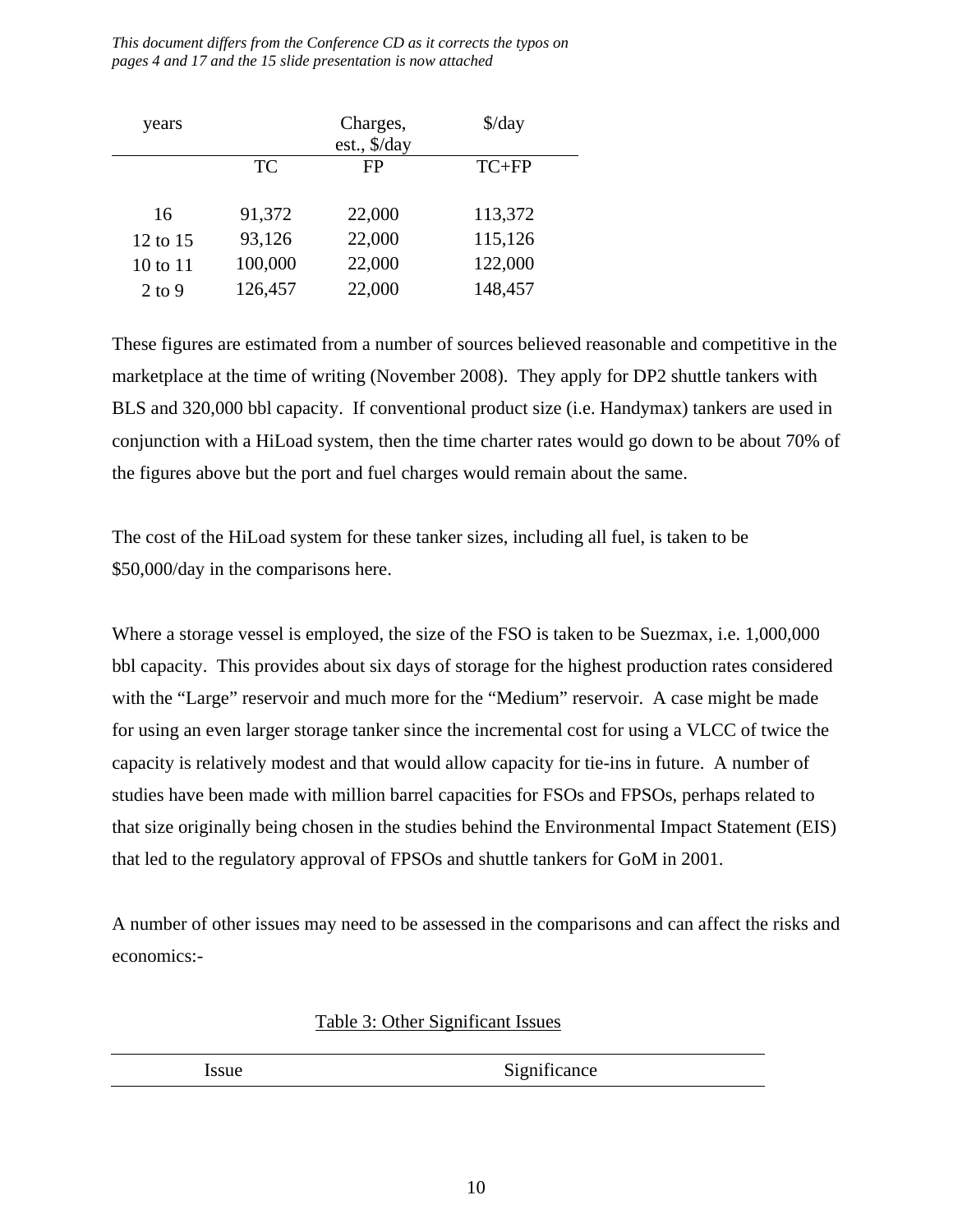*This document differs from the Conference CD as it corrects the typos on pages 4 and 17 and the 15 slide presentation is now attached*

| Guaranteed future access<br>throughout field life                          | Determination that it is feasible to have a pipeline<br>contract for the life of field with no risk of curtailment<br>of capacity by pipeline owner or any regulator at some<br>future date. |
|----------------------------------------------------------------------------|----------------------------------------------------------------------------------------------------------------------------------------------------------------------------------------------|
| Sensitivities to changes in<br>volumes as production<br>proceeds           | Oilfields rarely produce exactly as the production<br>profiles here predict! Changes are likely, up or down,<br>and forward or backward in time. Means of dealing<br>with this are desired.  |
| Other key risks,<br>commercial considerations<br>identified by contractors | Examples may be delivery schedules for tankers,<br>long lead item commitments, other risks not thought<br>of.                                                                                |

Major Interruption Risk is a factor that came into focus after the hurricanes of 2005 when production was shut down for many months in many locations throughout the GoM. It is a risk taken here to be an extreme version of "reliability optionality" which is defined here as the ability for an export system to deal with the more routine shut-ins that may occur every year after hurricanes, named storms, process upsets and the like. The long field lives of these Lower Tertiary developments mean a greater exposure than before to extreme events, which coupled with the new realization that deepwater production really may be shut in for months at a time after major hurricanes, raises the specter of interruptions in revenue being far longer than experienced before 2005. This risk is difficult to quantify and might be particularly serious in today's business climate where underwriters are now reluctant - or outright refusing - to offer the business interruption coverage that they offered pre-2005.

If pipeline systems can be designed to have multiple paths ashore, perhaps this risk can be mitigated. For the analyses here we chose a pipeline reliability optionality of 2 (a pipeline with two different routes to shore destinations) and a tanker reliability optionality of 10 (believed practical based on a typical choice of 10 Gulf coast ports). The risk of interruption is obviously much less with tankers as they can always travel to different ports around the GoM and even if 8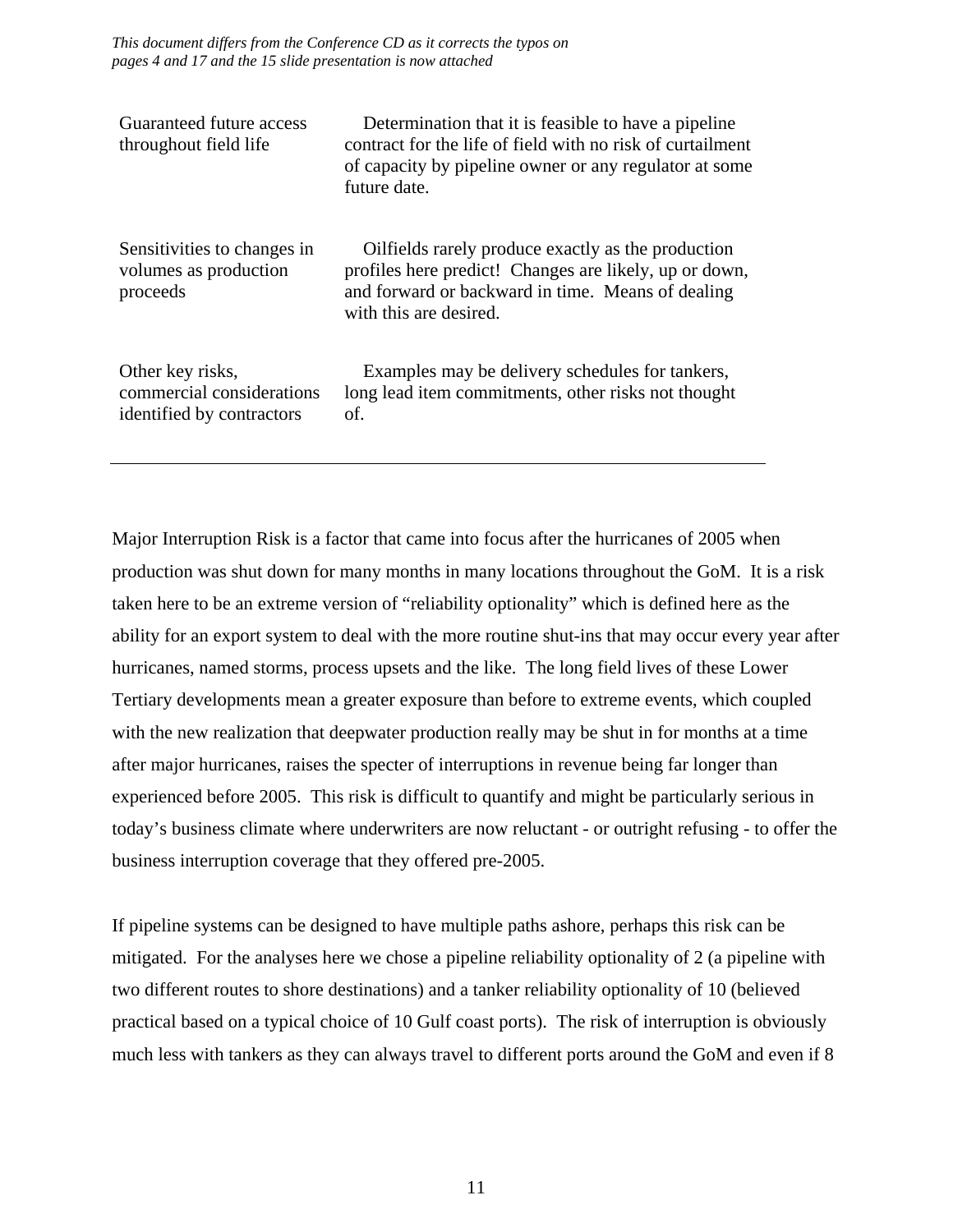or 9 of these GoM ports were shut in, tankers could still deliver to the remaining one or two that were open or to (say) the Philadelphia refiners, if necessary.

Looking now at the economic factors in the comparison of export systems, there are the easy to compute Transportation Components which are based on equipment costs – the "Firm" ones – and there are the Market Components that are much more difficult but nevertheless do exist and may change during over the years, described here as "Fuzzy":

| Table 4: Transportation and Market Components: The Firm and The Fuzzy |                                                                               |                                                                                                                                                                                                                                                                                                                                                               |  |  |  |  |
|-----------------------------------------------------------------------|-------------------------------------------------------------------------------|---------------------------------------------------------------------------------------------------------------------------------------------------------------------------------------------------------------------------------------------------------------------------------------------------------------------------------------------------------------|--|--|--|--|
|                                                                       | The fuzzy components can easily add up to be as large as the firm components! |                                                                                                                                                                                                                                                                                                                                                               |  |  |  |  |
| Factor                                                                | <b>Economic Projection</b>                                                    | Explanation                                                                                                                                                                                                                                                                                                                                                   |  |  |  |  |
| <b>Transportation Tariff</b>                                          | Firm: generally set at<br>transportation contract<br>time                     | Total transportation cost from production flange<br>on platform cellar deck to the refinery's storage<br>tank. Needs to allow for ALL export system<br>components, e.g. multiple segments (new and<br>existing) for pipeline delivery, export pumps and<br>riser or hose system costs on the producing<br>platform, platform space and services contributions |  |  |  |  |
| <b>Quality Bank</b>                                                   | Fuzzy: may change<br>with time over LOF                                       | Loss of value when one grade of crude is<br>commingled with a common stream in a pipeline.<br>A poorer grade means a deduct and then the higher<br>quality stream leaving the pipeline means an adder.<br>However the deduct is usually seriously more than<br>the adder, meaning a net cost element in the overall<br>transportation economics!              |  |  |  |  |
| Reliability<br>Optionality                                            | Fuzzy: management's<br>best calculation                                       | The value of being able to redirect production<br>from one destination to another in the event of<br>hurricane or other damage. Well known examples<br>would be the BP Texas City Refinery explosion - or<br>the damage suffered in various pipelines and shore<br>stations after the Katrina and Rita hurricanes in<br>2005                                  |  |  |  |  |
| <b>Market Optionality</b>                                             | Fuzzy: can vary with<br>time                                                  | The value to a producer of being able to play the<br>market in selling its production, whether by<br>pipelines to multiple sales points or via tankers that<br>can be redirected at will to different ports for sale.                                                                                                                                         |  |  |  |  |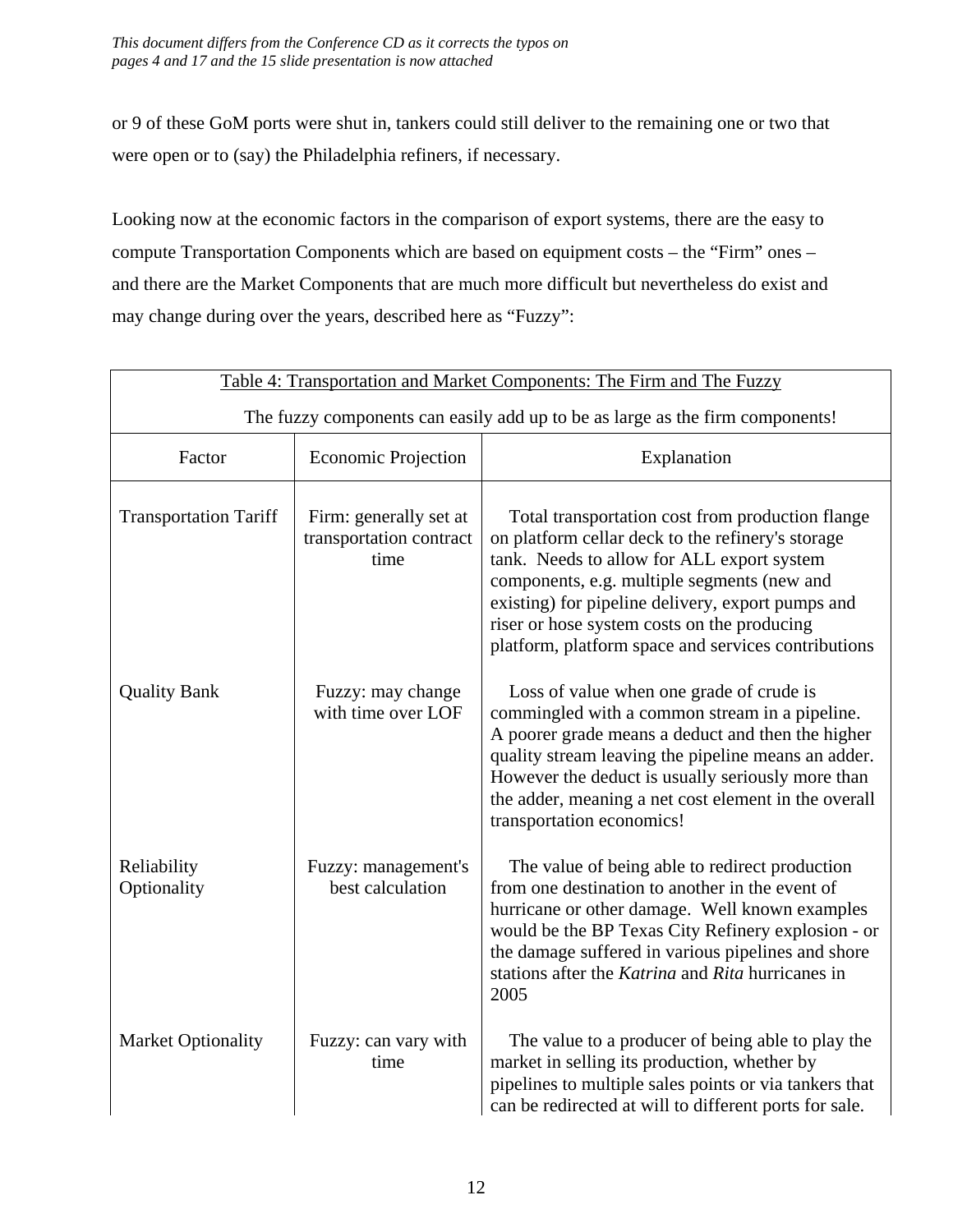Engineers understand the Firm but the Fuzzy components drive them nuts! Nevertheless the Fuzzy are commercial realities, cannot be ignored and are susceptible to market projections by independent consultants. Put another way, the Firm components tend to be follow a tight probability curve while the Fuzzy follow a much flatter bell curve with the location of P50 being more difficult to find than with the Firm.

The comparison of export systems gets further muddied by the fact that there are components on a production facility that are related to export and yet which are normally included in the CAPEX estimates for the facility. Thus to rigorously make a true "apples and apples" comparison of everything in each export option, these export related components should be allowed for. Here is an estimate of what they might be:-

| Typical<br>facility<br>production<br>profile | Typical<br>max.<br>production<br>rate, bopd | Export<br>mode | Pump requirements                                                                                                 | Export line<br>requirements                                        | MAOP,<br>psi | <b>CAPEX</b><br><i><b>\$million</b></i><br>$(1)$ $(2)$ |
|----------------------------------------------|---------------------------------------------|----------------|-------------------------------------------------------------------------------------------------------------------|--------------------------------------------------------------------|--------------|--------------------------------------------------------|
| Large                                        | 167,000                                     | Tanker         | Intermittent: 320,000 bbl<br>over 10 hours (32,000)<br>bph), e.g. $10$ hours up, $30$<br>hours down, repeat cycle | Catenary hose<br>& reel, about<br>$400$ dft. Long x<br>18 in. dia. | 225          | AA?                                                    |
|                                              |                                             | Pipeline       | Continuous, about 8,000<br>bph                                                                                    | SCR, facility<br>down to PLET<br>on sea floor, 24<br>in.           | 4,500        | BB?                                                    |
| Medium                                       | 75,000                                      | Tanker         | Intermittent: 320,000 bbl<br>over 10 hours, e.g. 10<br>hours up, 70 hours down,<br>repeat cycle                   | Catenary hose<br>& reel, about<br>$400$ ft. Long x<br>18 in. dia.  | 225          | CC?                                                    |

Table 5: Export System Requirements in a Facility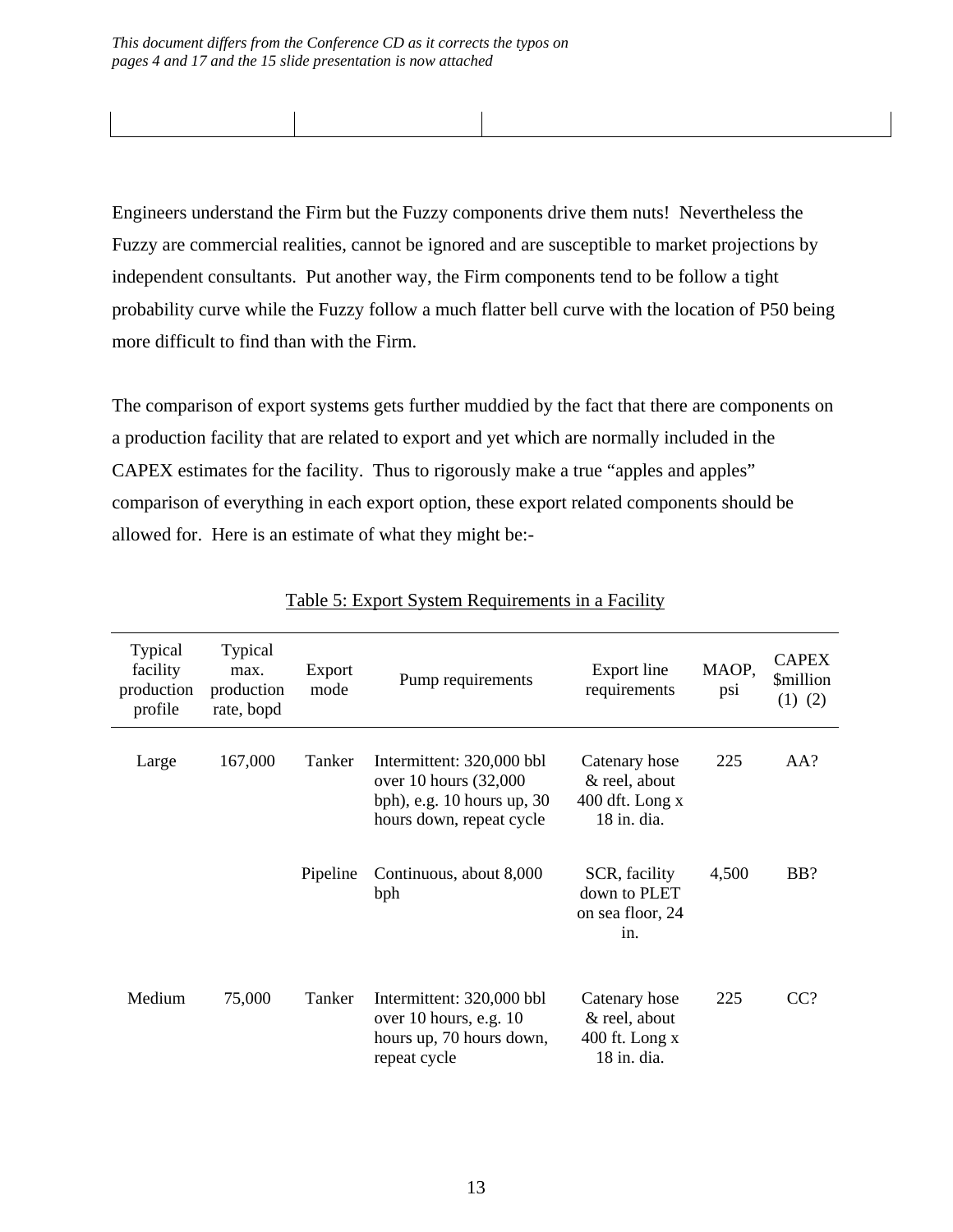*This document differs from the Conference CD as it corrects the typos on pages 4 and 17 and the 15 slide presentation is now attached*

|               | Pipeline Continuous, about 4,000<br>bph                                                                                                                                                         | SCR, facility<br>down to PLET<br>on sea floor, 18<br>in. | 4.500 | DD? |
|---------------|-------------------------------------------------------------------------------------------------------------------------------------------------------------------------------------------------|----------------------------------------------------------|-------|-----|
| Notes:<br>(i) | CAPEX information AAA-DDD needs to include some contribution for<br>prime movers to power the system, plus some contribution for the space and<br>weight carrying capabilities in the facility. |                                                          |       |     |

 $(ii)$ CAPEX numbers would be translated later to equivalent tariffs in the LT Export comparison tables.

All the factors are now identified to allow economic projections for the five export options and how they are affected by the volumes from the Medium and Large reservoirs.

For simplicity a deterministic calculation is used here to show the directions that emerge. Serious projections for a specific field with all the uncertainties involved obviously would benefit from probabilistic projections. Attempting first to arrive at realistic ranges for each factor would require some serious judgment and experience!

#### ECONOMIC COMPARISONS

The next two tables summarize the effect of each of the five export options for the "Large" Reservoir and then the same for "Medium" reservoir where economies of scale are less favorable.

Table 6: Comparison of \$/bbl Economics for Different Export Options for "Large Reservoir" 703.7 mmbbl recovery in first 16 years Maximum rate of 166,948 bopd

| <b>Cost Component</b>                                                                             |          | Facility without storage |             | Facility with Storage |           |              |
|---------------------------------------------------------------------------------------------------|----------|--------------------------|-------------|-----------------------|-----------|--------------|
|                                                                                                   |          |                          |             |                       |           | <b>Notes</b> |
| <b>Export Option:</b>                                                                             | Pipeline | $FSO+ST$                 | HiLoad+DLCT | ST                    | HiLoad+CT |              |
| New construction tariffs.<br>a<br>Tanker figures include time<br>charter as applicable, fuel $\&$ | 2.58     | 3.70                     | 3.55        | 2.47                  | 2.37      |              |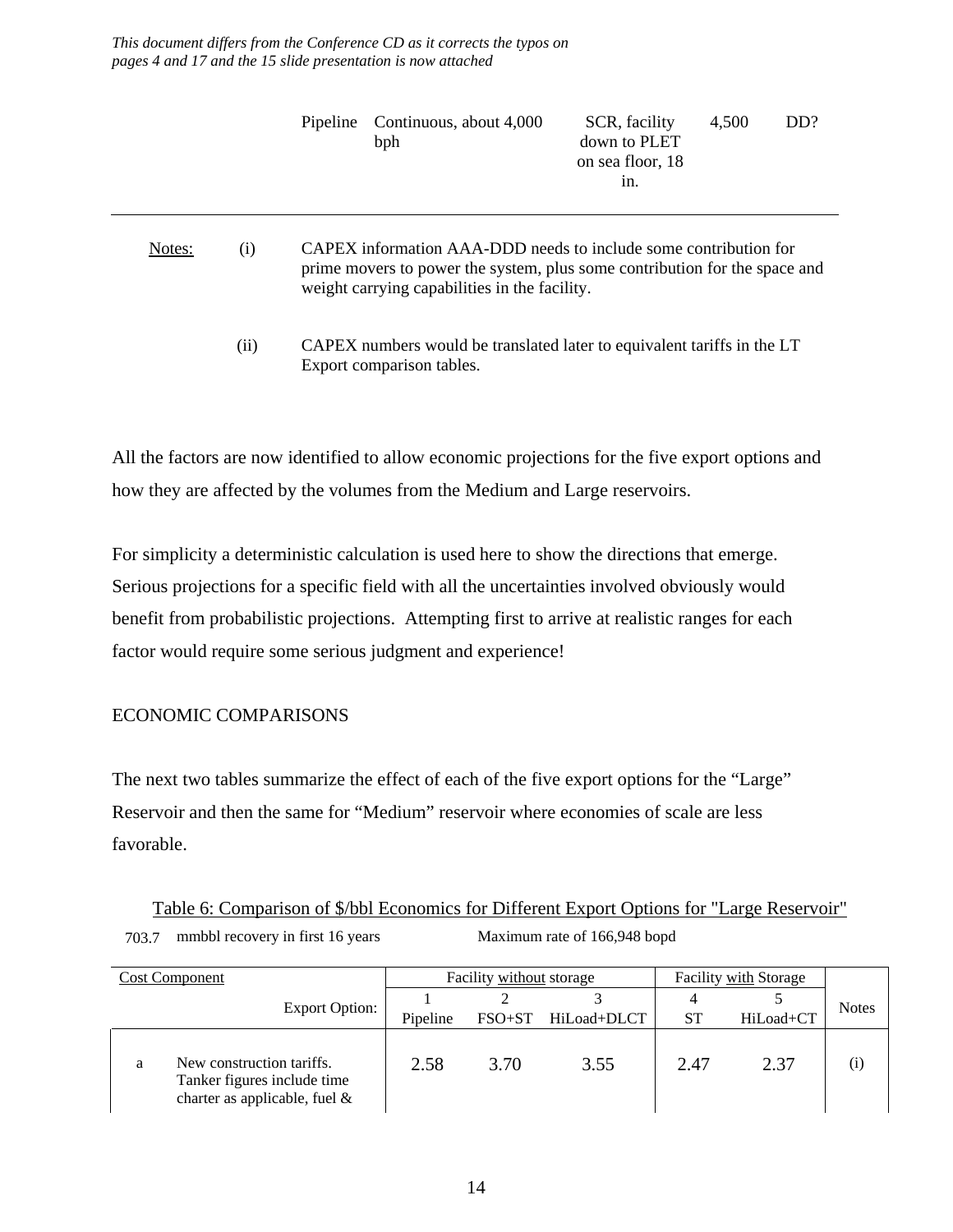|              | port costs:                                                                          |                |              |              |              |              |        |
|--------------|--------------------------------------------------------------------------------------|----------------|--------------|--------------|--------------|--------------|--------|
| $\mathbf b$  | Tariff on existing deepwater<br>pipelines, booster platforms,<br>pipelines to beach: | 1.00           | 0.00         | 0.00         | 0.00         | 0.00         | (ii)   |
| $\mathbf{C}$ | Equivalent of export system<br>CAPEX in facility:                                    | 0.40           | 0.13         | 0.13         | 0.13         | 0.13         | (iii)  |
| $\mathbf d$  | Quality bank in existing<br>pipelines:                                               | 0.80           | 0.00         | 0.00         | 0.00         | 0.00         | (iv)   |
| e            | Optionality, no. of destinations:                                                    | 2 <sub>2</sub> | 10           | 10           | 10           | 10           | (v)    |
| $\mathbf f$  | Upside on marketing to wider<br>range of destinations                                | 0.00           | $-0.50$      | $-0.50$      | $-0.50$      | $-0.50$      | (vi)   |
| g            | Guaranteed future access<br>throughout field life                                    | <b>TBD</b>     | yes          | yes          | yes          | yes          | (vii)  |
| $\mathbf h$  | Premium for prompt payment<br>on delivery                                            | 0.00           | $-0.30$      | $-0.30$      | $-0.30$      | $-0.30$      | (viii) |
|              | TOTALS, \$/bbl:<br>RATIOS:                                                           | 4.78<br>1.00   | 3.03<br>0.63 | 2.88<br>0.60 | 1.80<br>0.38 | 1.70<br>0.36 |        |
|              | SIZE OF THE PRIZE, \$BILLION:<br>Discounted at 10%, 16 years,<br><b>\$BILLION:</b>   | 0.00<br>0.00   | 1.23<br>0.60 | 1.34<br>0.65 | 2.10<br>1.01 | 2.17<br>1.05 | (ix)   |

#### Notes:

- (i) CAPEX on dedicated new segment pipeline may vary according to location of the LT prospects(!!!) Assume 24 in. line, \$700million, 16 yrs, 13.5% on capital, pipeline operation, pigging and inspection (no repair) for about 6% of CAPEX. On FSO, take \$317million installed with transfer line, 16 years, 11% and \$30,000/day OPEX
- (ii) Estimates from various sources.
- (iii) Allowances for export pumps, prime mover and space contribution, SCRs or hoses as appropriate.
- (iv) Controversial. May vary with characteristics of other production over life of field. Median value chosen.
- (v) May include multiple sales point terminals at each port. Minimum optionality of 2 to counter "2005 all over again"
- (vi) No GoM market comparable yet: estimate here is from North Sea experience.
- (vii) Ability to use full capacity of each pipeline segment, i.e. no possibility of cutbacks from future intervention by an operator or regulator.
- (viii) Payment on tanker cargoes in 10 days v. typical 30 days with pipeline contracts.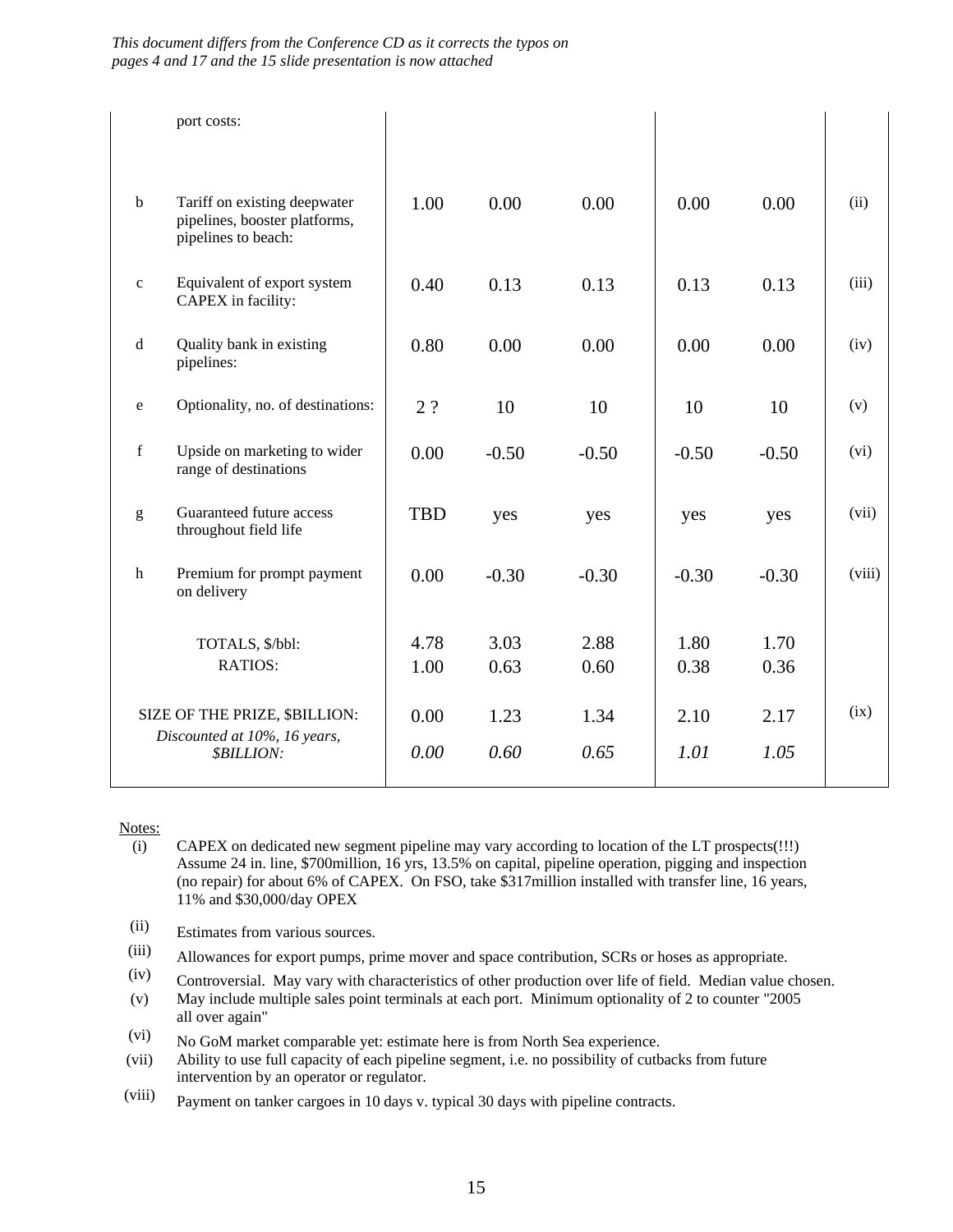(ix) "Size of the Prize" equals the \$/bbl cost for the highest cost option less the cost of option being compared, multiplied by the volume (i.e. total recoverable) over the 16 year comparison period. It is not discounted.

The Size of the Prize above demonstrates why this paper was written: with \$billions at stake, a serious examination of different export options can be well worth the effort and it may even become a factor driving the choice of facility.

Table 7 examines the same comparison to test the effects of smaller volumes on each of the five export options:-

|              | <b>Cost Component</b>                                                                                    |            | Facility without storage |             | Facility with Storage |           |              |
|--------------|----------------------------------------------------------------------------------------------------------|------------|--------------------------|-------------|-----------------------|-----------|--------------|
|              | <b>Export Option:</b>                                                                                    | 1          | $\mathcal{D}$            | 3           | $\overline{4}$        | 5         | <b>Notes</b> |
|              |                                                                                                          | Pipeline   | FSO+ST                   | HiLoad+DLCT | <b>ST</b>             | HiLoad+CT |              |
| a            | New construction tariffs.<br>Tanker figures include time<br>charter as applicable, fuel &<br>port costs: | 4.54       | 6.51                     | 6.69        | 3.28                  | 3.60      | (i)          |
| $\mathbf b$  | Tariff on existing deepwater<br>pipelines, booster platforms,<br>pipelines to beach:                     | 1.00       | 0.00                     | 0.00        | 0.00                  | 0.00      | (ii)         |
| $\mathbf{C}$ | Equivalent of export system<br>CAPEX in facility:                                                        | 0.40       | 0.13                     | 0.13        | 0.13                  | 0.13      | (iii)        |
| d            | Quality bank in existing<br>pipelines:                                                                   | 0.80       | 0.00                     | 0.00        | 0.00                  | 0.00      | (iv)         |
| e            | Optionality, no. of destinations:                                                                        | 2?         | 10                       | 10          | 10                    | 10        | (v)          |
| $\mathbf{f}$ | Upside on marketing to wider<br>range of destinations                                                    | 0.00       | $-0.50$                  | $-0.50$     | $-0.50$               | $-0.50$   | (vi)         |
| g            | Guaranteed future access<br>throughout field life                                                        | <b>TBD</b> | yes                      | yes         | yes                   | yes       | (vii)        |
| h            | Premium for prompt payment<br>on delivery                                                                | 0.00       | $-0.30$                  | $-0.30$     | $-0.30$               | $-0.30$   | (viii)       |
|              |                                                                                                          |            |                          |             |                       |           |              |

### Table 7: Comparison of \$/bbl Economics for Different Export Options for "Medium Reservoir"

268.0 mmbbl recovery in first 16 years Maximum rate of 76,411 bopd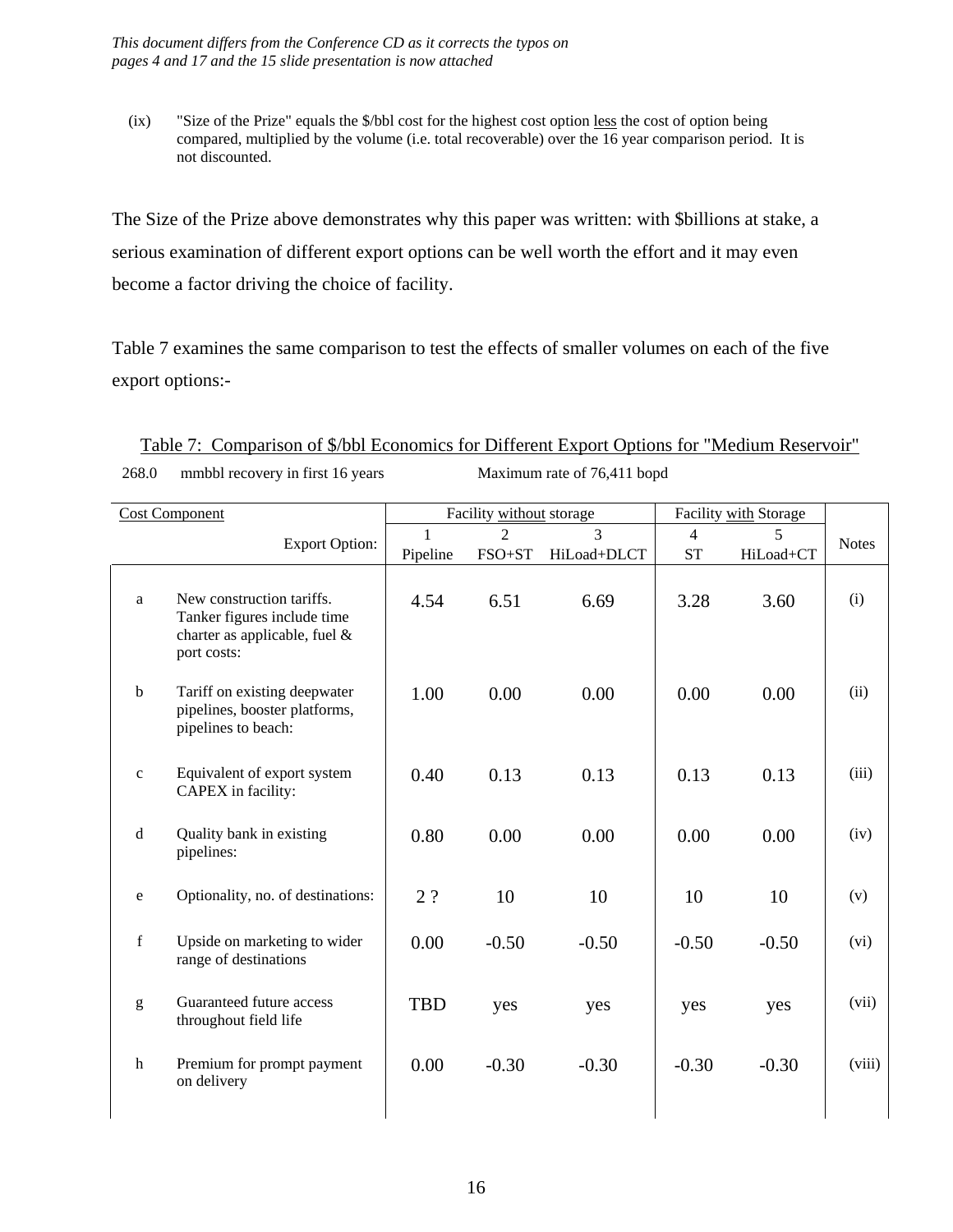*This document differs from the Conference CD as it corrects the typos on pages 4 and 17 and the 15 slide presentation is now attached*

| <b>TOTALS:</b>                                                                            | 6.74         | 5.84         | 6.02         | 2.61                | 2.93         |      |
|-------------------------------------------------------------------------------------------|--------------|--------------|--------------|---------------------|--------------|------|
| <b>RATIOS:</b>                                                                            | 1.00         | 0.87         | 0.89         | 0.39                | 0.43         |      |
| SIZE OF THE PRIZE, \$BILLION:<br>Discounted at 10%, 16 years,<br><i><b>\$BILLION:</b></i> | 0.00<br>0.00 | 0.90<br>0.44 | 0.72<br>0.35 | 4.13<br><i>2.00</i> | 3.81<br>1.84 | (ix) |

Notes:

- (i) CAPEX on dedicated new segment pipeline may vary according to location of the LT prospects(!!!) Assume 18 in. line, \$460million, 16 yrs, 13.5% on capital, pipeline operation, pigging and inspection (no repair) for about 6% of CAPEX. On FSO, take \$317million installed with transfer line, 16 years, 11% and \$30,000/day OPEX
- (ii) Estimates from various sources.
- (iii) Allowances for export pumps, prime mover and space contribution, SCRs or hoses as appropriate.
- (iv) Controversial. May vary with characteristics of other production over life of field. Median value chosen.
- (v) May include multiple sales point terminals at each port. Minimum optionality of 2 to counter "2005 all over again"
- (vi) No GoM market comparable yet: estimate here is from North Sea experience.
- (vii) Ability to use full capacity of each pipeline segment, i.e. no possibility of cutbacks from future intervention by an operator or regulator.
- (viii) Payment on tanker cargoes in 10 days v. typical 30 days with pipeline contracts.
- (ix) "Size of the Prize" equals the \$/bbl cost for the highest cost option less the cost of option being compared, multiplied by the volume (i.e. total recoverable) over the 16 year comparison period. It is not discounted.

Some patterns emerge on the scalability of the five export options for differing volumes, shown

in Tables 8 and 9:

#### Table 8: Summary: Effect of Reservoir Size on Overall Export Economics, \$/bbl With Both "Firm" and the "Fuzzy" Cost Components, i.e. all of a-h in Table 6 or 7.

|                                                                                    | Facility without storage |          |             |           | Facility with Storage |  |
|------------------------------------------------------------------------------------|--------------------------|----------|-------------|-----------|-----------------------|--|
| <b>Export Option:</b>                                                              |                          | 2        |             | 4         |                       |  |
|                                                                                    | Pipeline                 | $FSO+ST$ | HiLoad+DLCT | <b>ST</b> | HiLoad+CT             |  |
| Medium Reservoir: 268.0<br>mmbbl recoverable over 16<br>years, maximum 76,411 bopd | 6.74                     | 5.84     | 6.02        | 2.61      | 2.93                  |  |
| Large Reservoir: 703.7 mmbbl                                                       | 4.78                     | 3.03     | 2.88        | .80       | 1.70                  |  |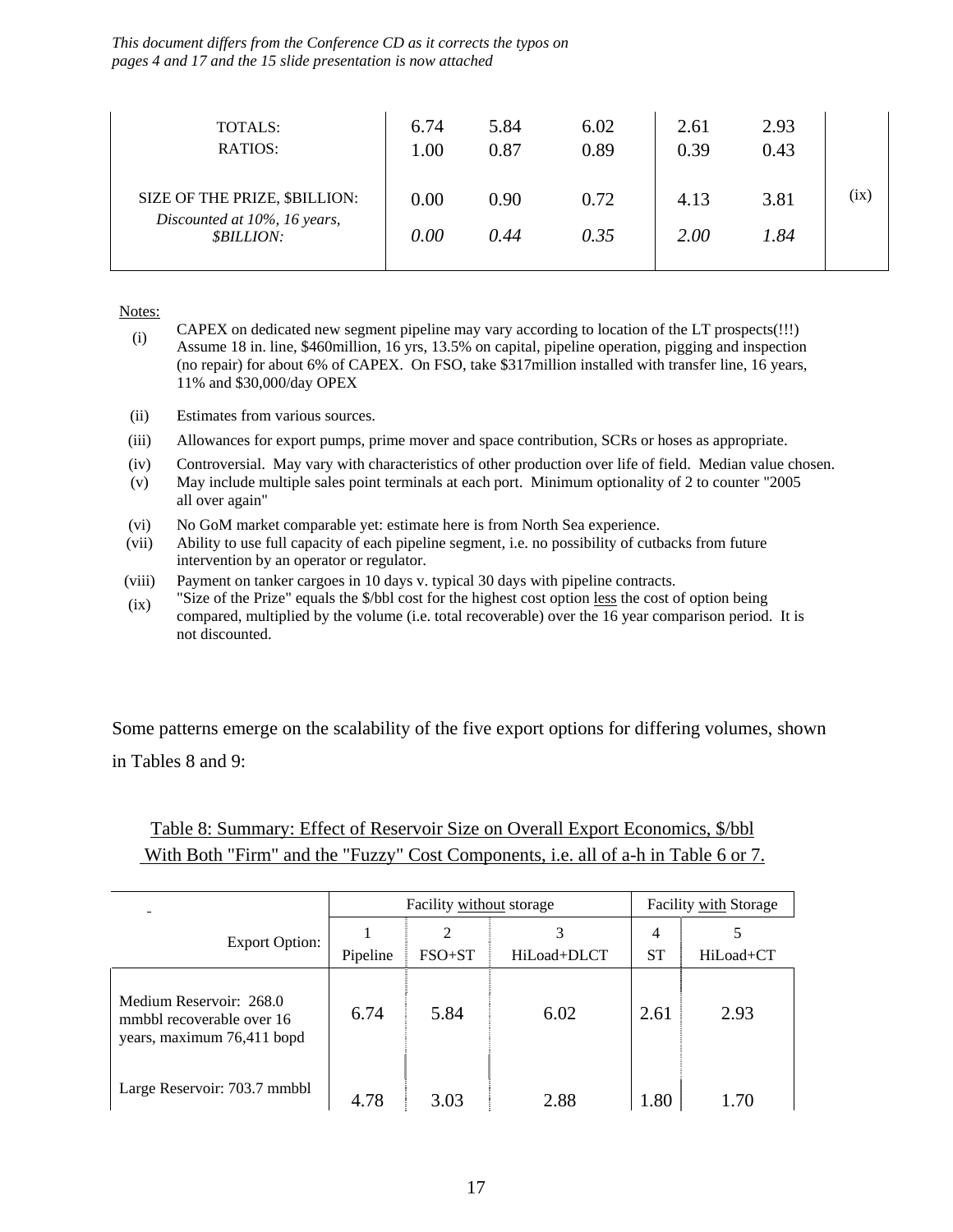The "Firm" cost components are relatively straightforward and engineers can compute them with the debate being about design and costs for physical equipment.

However the "Fuzzy" cost components are much more controversial and depend on market behaviors today and in the future. Table 9 is a duplicate of Table 8 but with the Fuzzy cost components eliminated to see the effects of decision making based only on equipment costs:-

Table 9: Summary: Effect of Reservoir Size on Overall Export Economics, \$/bbl, Only the "Firm" Cost Components, i.e. only a-c in Tables 6 and 7

|                                                                                    |          | Facility without storage |             |                | <b>Facility with Storage</b> |
|------------------------------------------------------------------------------------|----------|--------------------------|-------------|----------------|------------------------------|
| <b>Export Option:</b>                                                              |          | 2                        | 3           | $\overline{4}$ | 5                            |
|                                                                                    | Pipeline | $FSO+ST$                 | HiLoad+DLCT | <b>ST</b>      | HiLoad+CT                    |
| Medium Reservoir: 268.0<br>mmbbl recoverable over 16<br>years, maximum 76,411 bopd | 5.94     | 6.64                     | 6.82        | 3.41           | 3.73                         |
| Large Reservoir: 703.7 mmbbl<br>recoverable over 16 years,<br>maximum 166,948 bopd | 3.98     | 3.83                     | 3.68        | 2.60           | 2.50                         |

#### **CONCLUSIONS**

It became clear in this work that careful use of cost parameters and the choice of field development size and location could both make for significant differences in outcomes over more approximate work.

A strict engineering and facilities perspective was not adequate for the analyses – a broader commercial and marketing vision was needed too.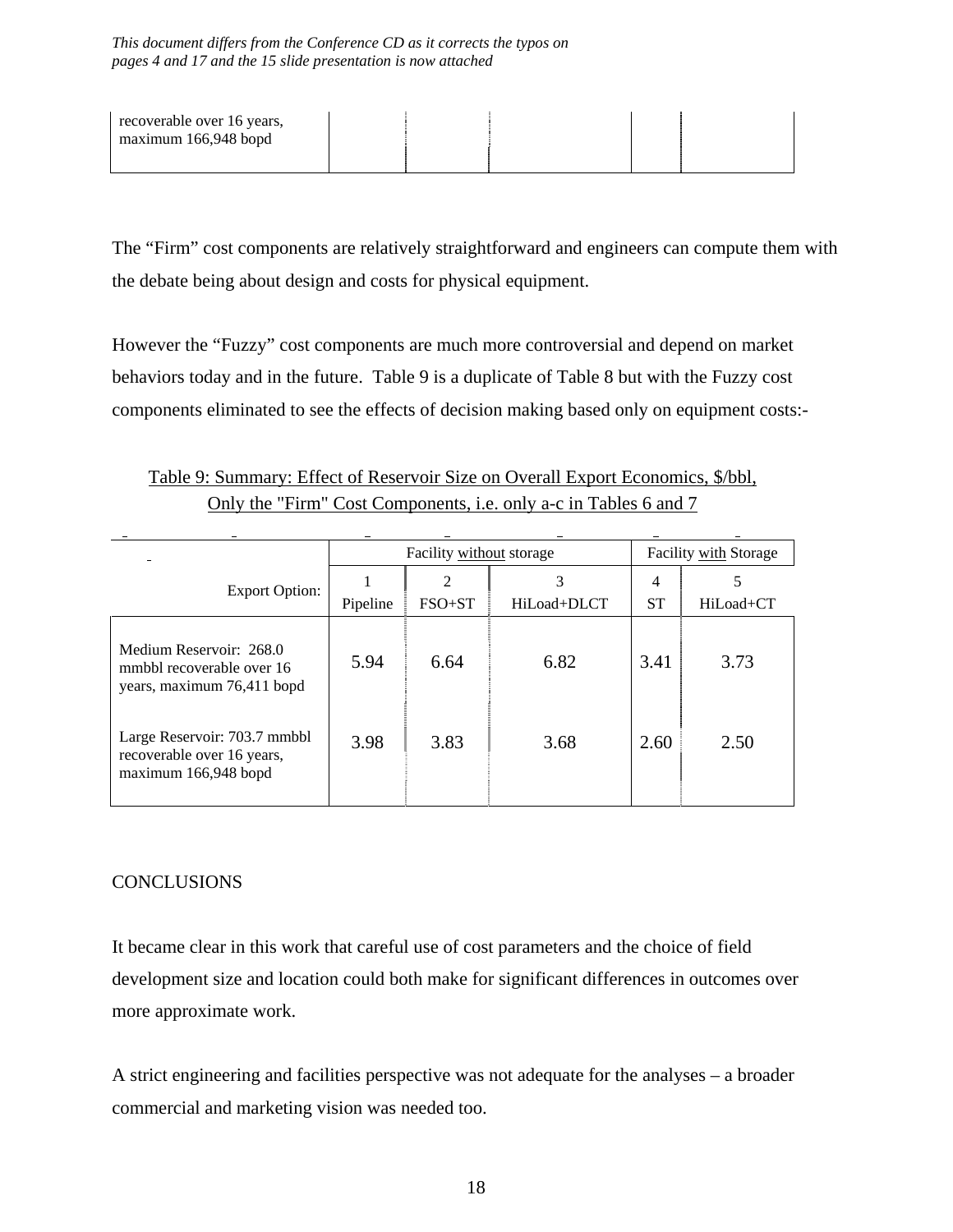More specific conclusions are made as follows:-

I Facility without storage

- 1 At the lower volume the pipeline was the highest cost option, but only by 6-10%. The difference was bigger with higher volumes, growing to 36-40% over the two tanker based options.
- 2 The FSO plus shuttle tanker option and the HiLoad option were very close. The new Hiload system showed a slight advantage but its economic benefit may be within the accuracy of these estimates and more investigation would be desirable on a live project.
- 3 Eliminating the "Fuzzy", i.e. market components, changed the picture: at lower volumes the pipeline was then 12-16% below the other two options. At the higher volumes the pipeline was still the higher and the other two slightly lower (4-8%).
- 4 For decision making a closer idea of the Fuzzy components on any specific development is really needed. These factors remain controversial and can be subject to business judgment and even interpretation to suit agendas.
- 5 At lower volumes the comparisons are close and would need significant investigation and proposals in a live project.
- 6 From the scenarios here we take it pretty much as a draw in choosing between the HiLoad plus conventional tankers versus the option of a traditional FSO plus shuttle tankers.
- 7 We would recommend pursuing all three export options in some detail before being able to settle on any one of the three for a particular project.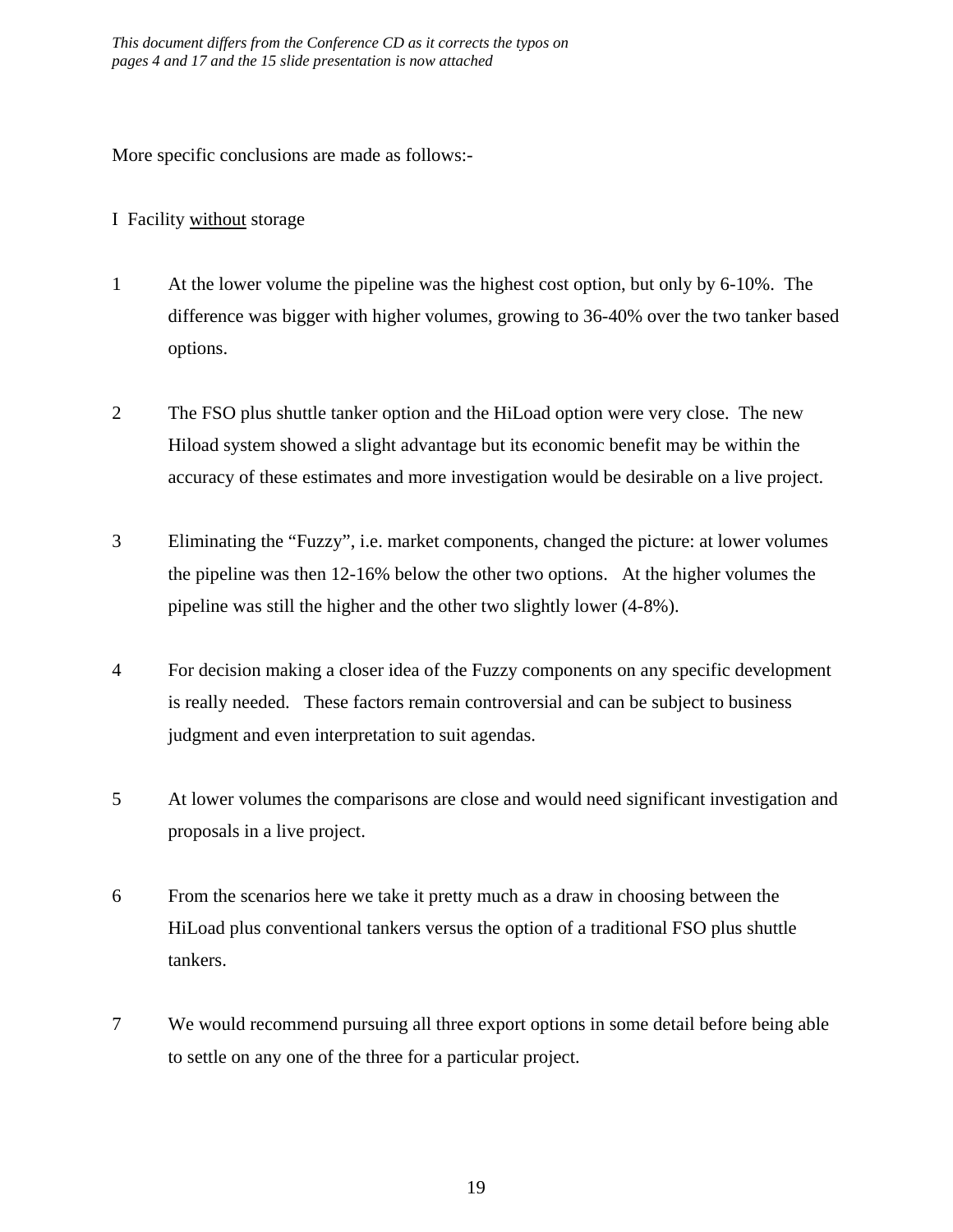#### II Facility with storage

- 8 The major conclusion for the volumes and economic scenarios here is that a facility with storage can enjoy an export cost of around 44-52% of that of a facility without storage. Even if one ignores every one of the Fuzzy cost components, the advantage is less but still serious: in the range of about 55-67% of the without storage option. The lower end of these ranges corresponded to estimates for the larger volume.
- 9 It is difficult to see a compelling case for deciding between the use of the higher cost shuttle tankers and the lower cost conventional tankers combined with a HiLoad system. The larger volume scenario favored the HiLoad by a few percent and lower the lower volume scenario favored shuttle tankers by a few percent. In the real world more detailed assessments and competitive bidding would be required to resolve the choice for a specific requirement.

#### Acknowledgement and Disclaimer

The author wishes to thank Devon Energy Corporation for providing the time to prepare this work and in approving its presentation at DOT.

The figures used here and the opinions expressed are these of the author, are believed to be representative of the factors at play but do not imply any corporate position by Devon Energy Corporation. However Devon does endorse the principles put forward here of arriving at some form of careful technical and economic assessment of all export options to enable a prudent business choice on export mode.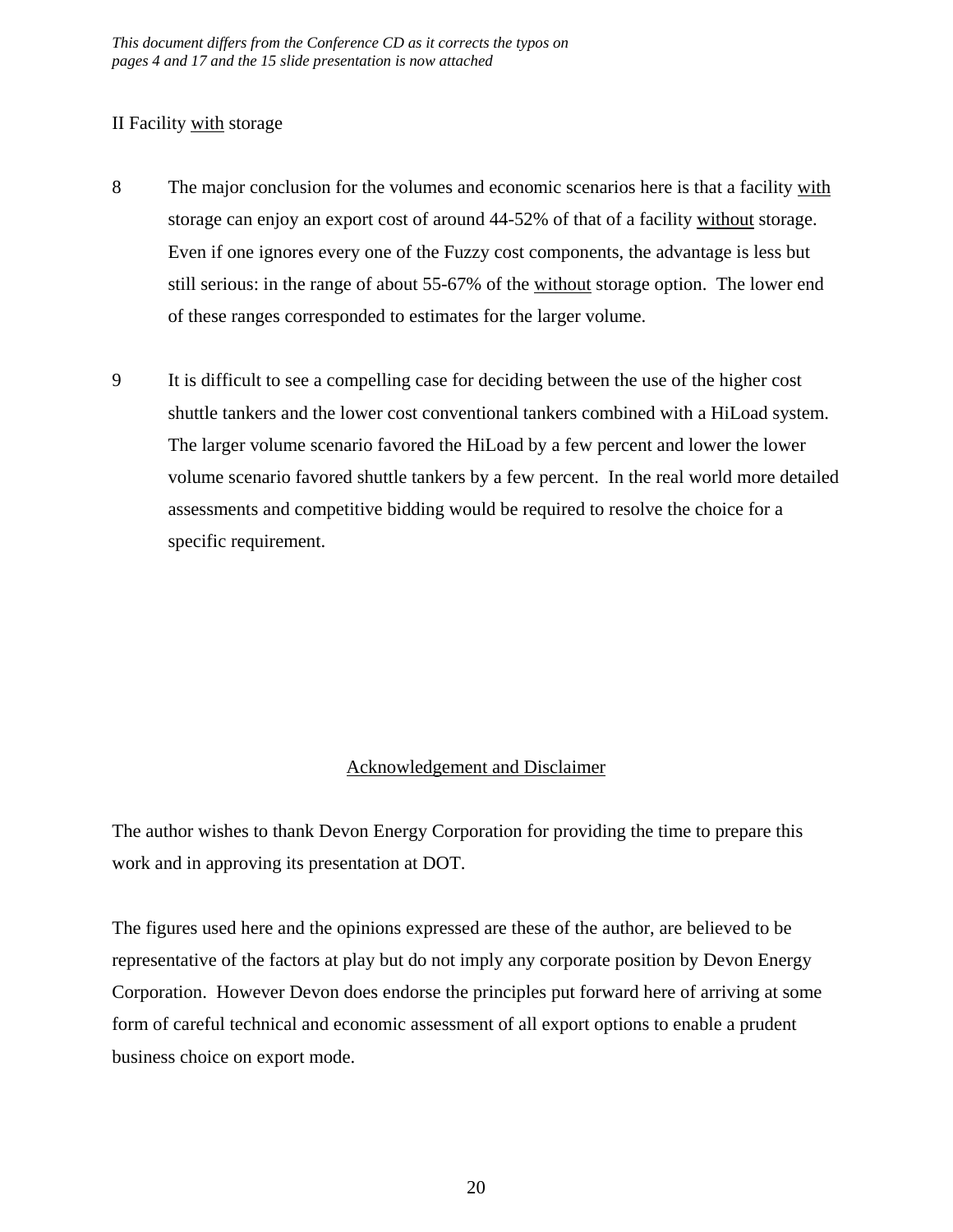

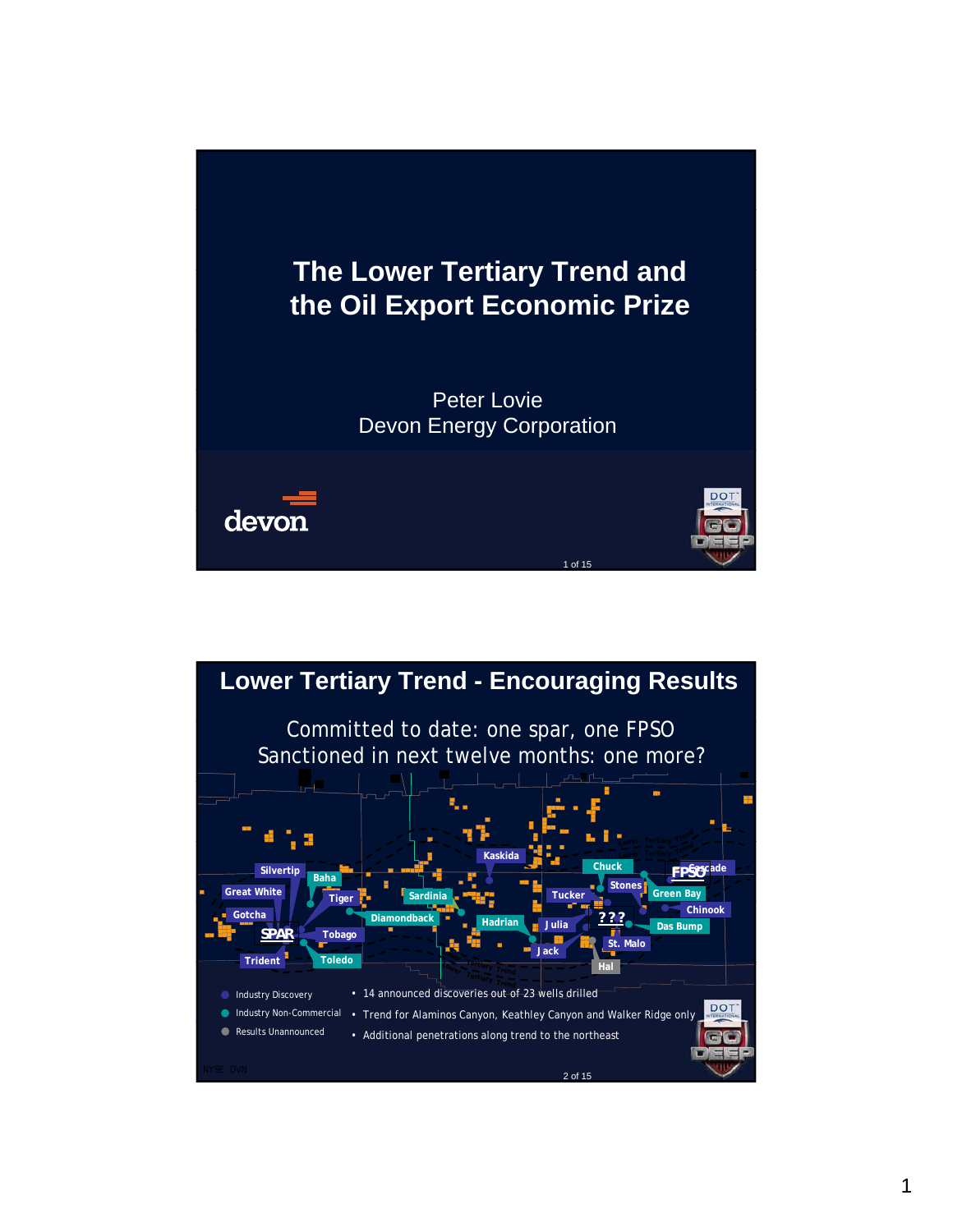**The Independent's Perspective**  Seeking the Right Business Proposition Devon an E&P company, i.e. no refineries to feed; Devon owns neither an offshore pipeline company nor a shipping company; Concept selection process still slow and deliberate, with both Devon and its partners; Every incentive to seek out most cost efficient transportation solution for Devon's prospective

developments in the Lower Tertiary!

3 of 15



4 of 15 NYSE: DVN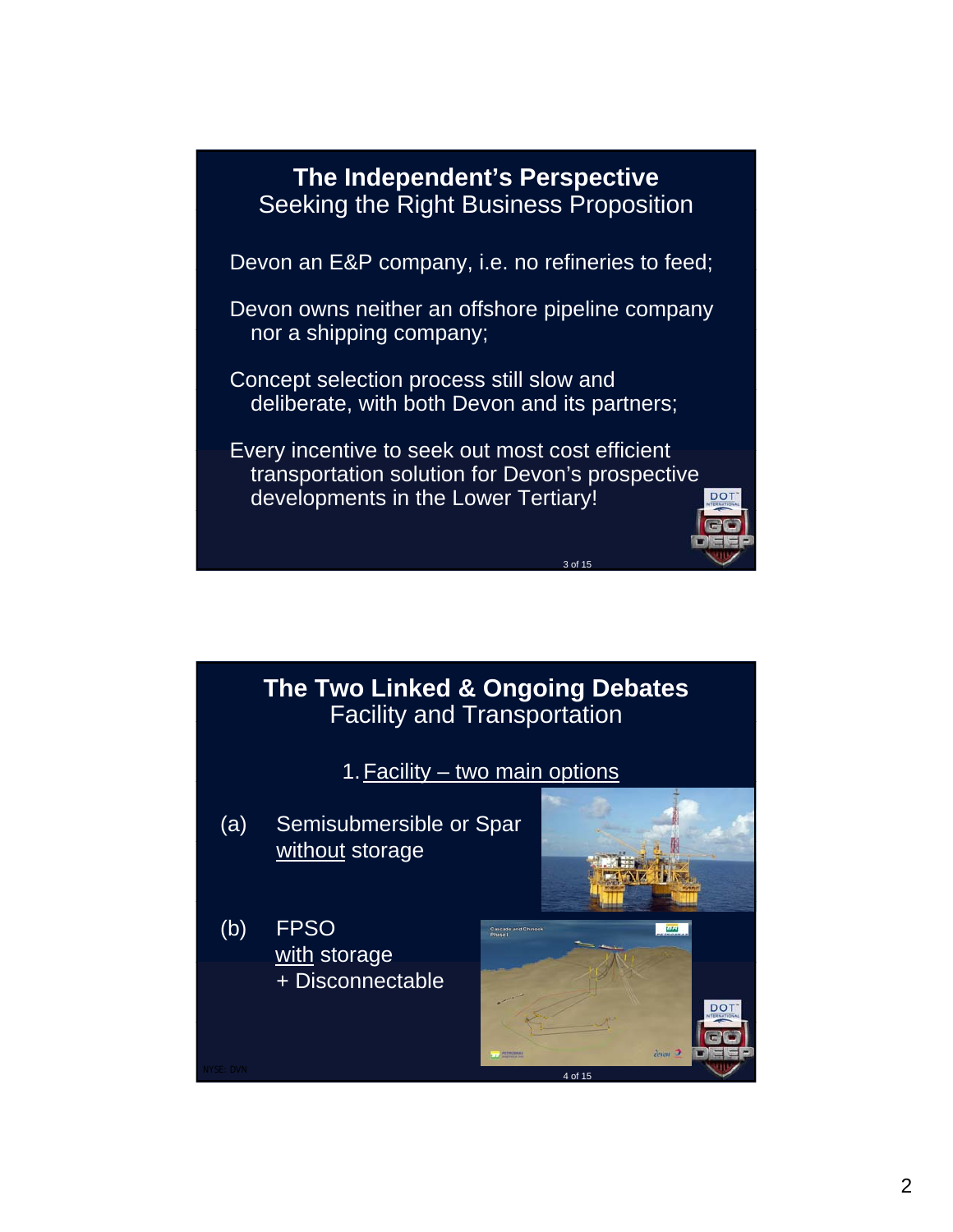

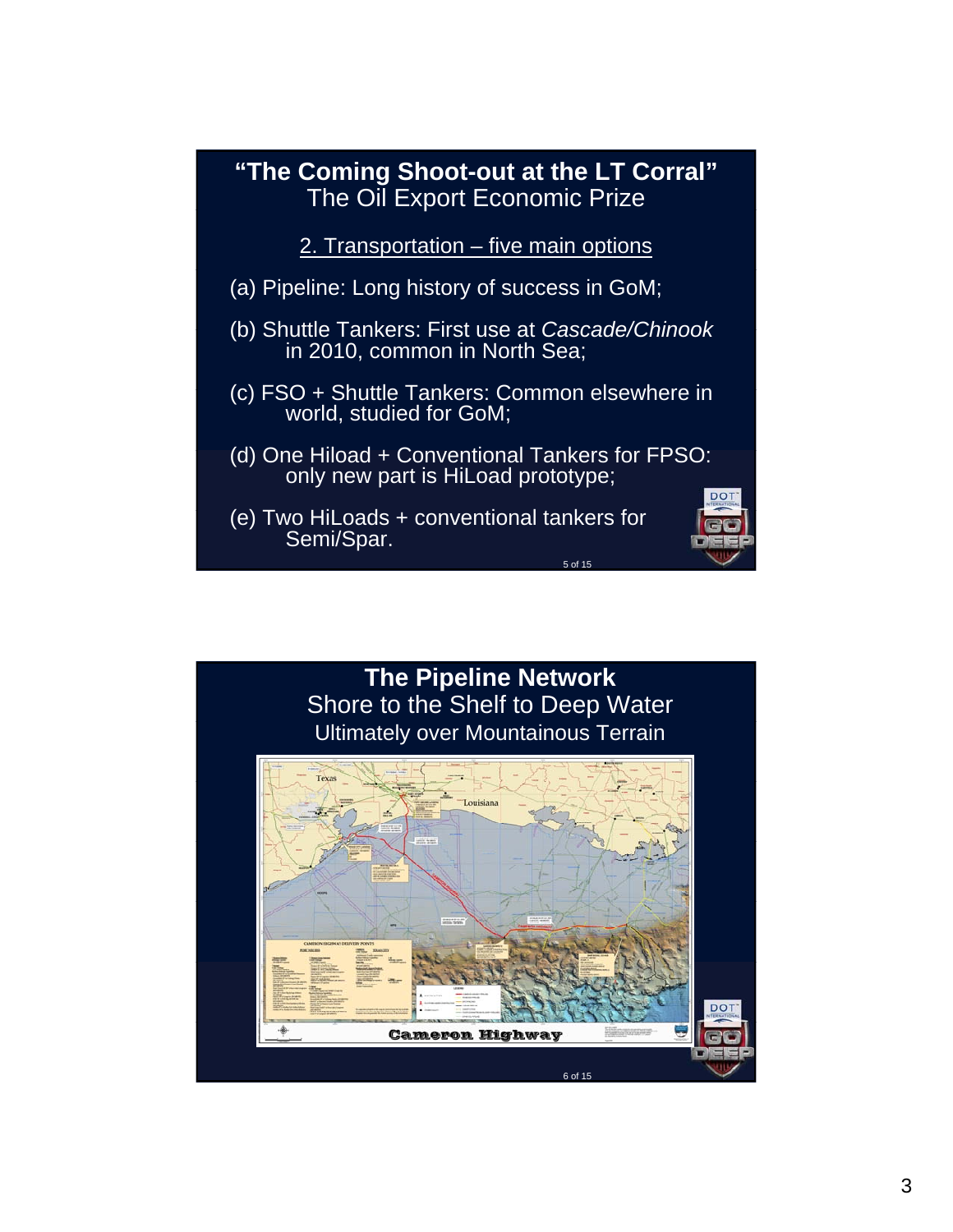

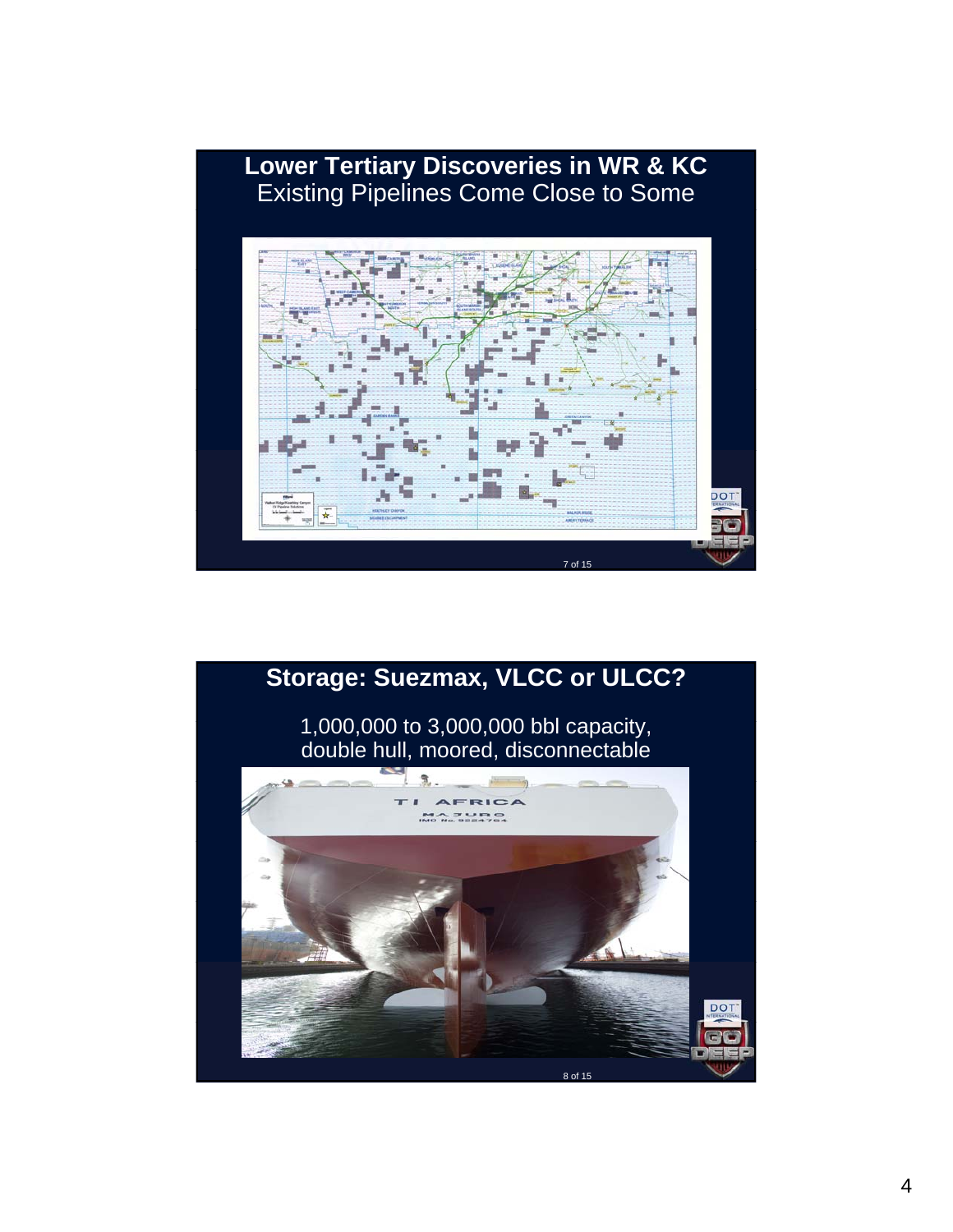

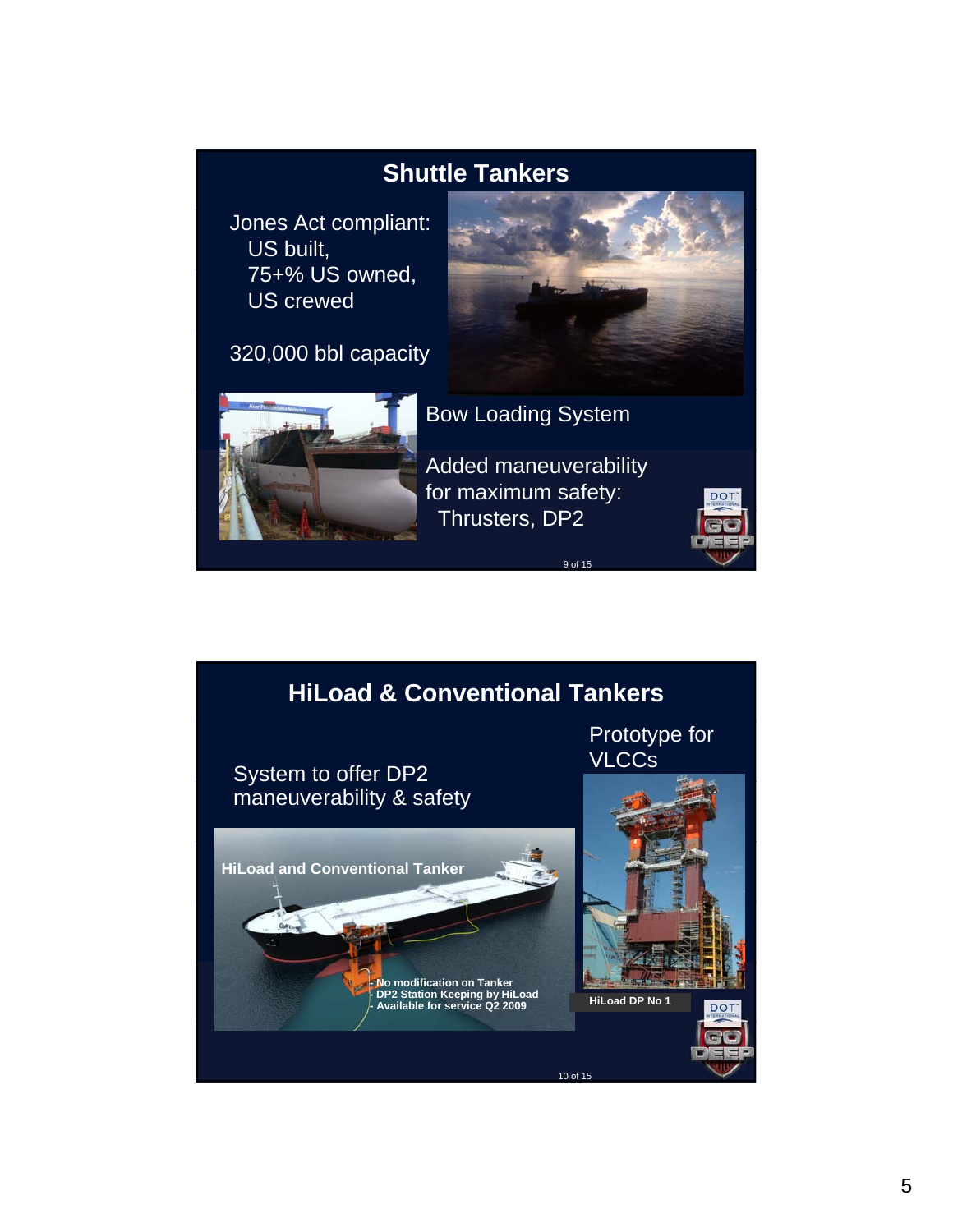

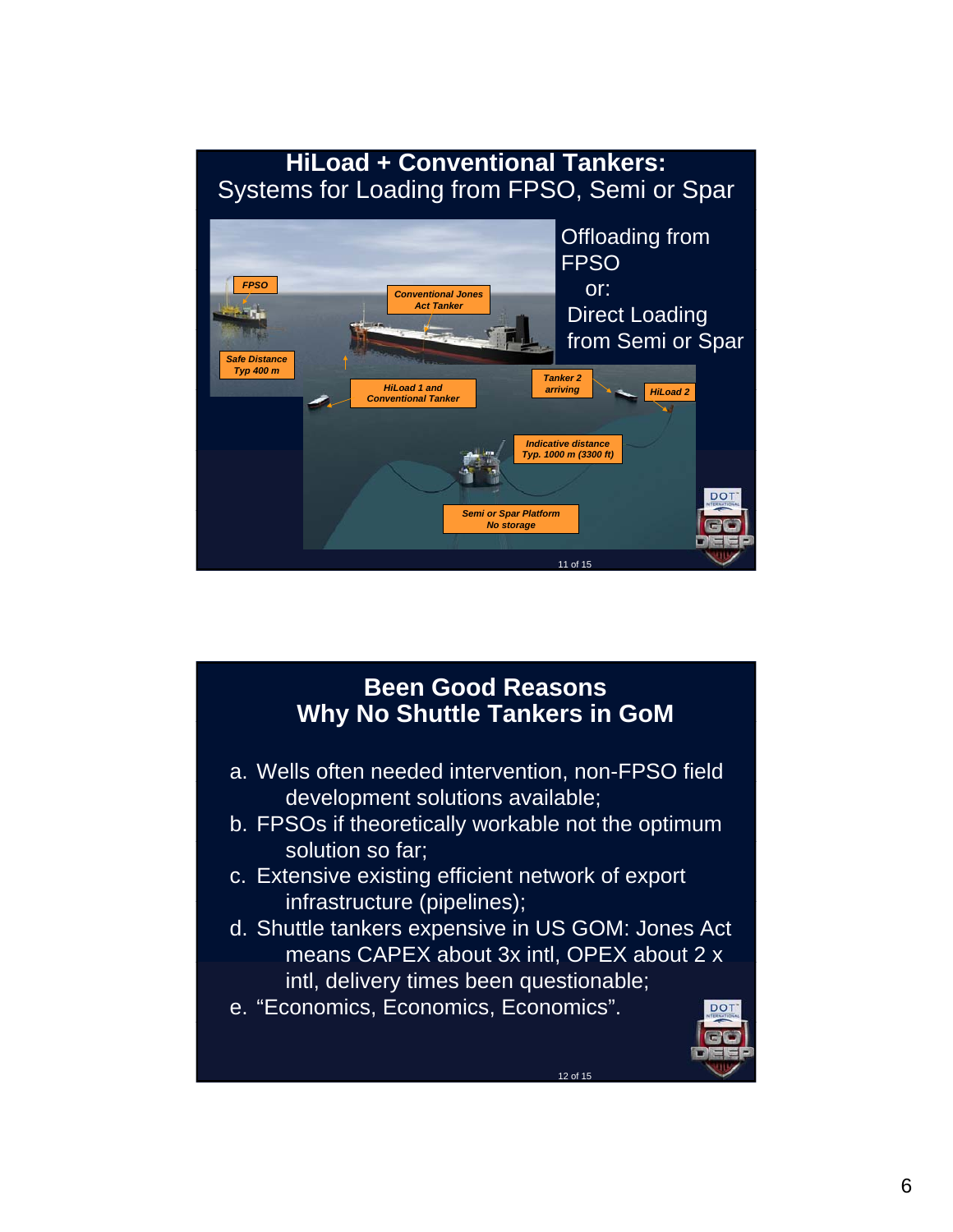| <b>Indicative Comparison of Export Options</b> |  |  |
|------------------------------------------------|--|--|
|------------------------------------------------|--|--|

Table 8: Summary: Effect of Reservoir Size on Overall Export Economics, \$/bbl With Both "Firm" and the "Fuzzy" Cost Components, i.e. all of a-h in Table 6 or 7.

|                                                                                    |               | Facility without storage |                         |                                | <b>Facility with Storage</b> |
|------------------------------------------------------------------------------------|---------------|--------------------------|-------------------------|--------------------------------|------------------------------|
| <b>Export Option:</b>                                                              | 1<br>Pipeline | $\overline{2}$           | 3<br>FSO+ST HiLoad+DLCT | $\overline{\mathbf{4}}$<br>ST. | 5<br>HiLoad+CT               |
| Medium Reservoir: 268.0 mmbbl<br>recoverable over 16 years, maximum<br>76,411 bopd | 6.74          | 5.84                     | 6.02                    | 2.61                           | 2.93                         |
| Large Reservoir: 703.7 mmbbl<br>recoverable over 16 years, maximum<br>166,948 bopd | 4.78          | 3.03                     | 2.88                    | 1.80                           | 1.70                         |

Only the "Firm" Cost Components, i.e. only a-c in Tables 6 and 7 Table 9: Summary: Effect of Reservoir Size on Overall Export Economics, \$/bbl,

| <b>Export Option:</b><br>Pipeline<br>Medium Reservoir: 268.0 mmbbl<br>5.94<br>recoverable over 16 years, maximum | $\overline{2}$<br>6.64 | 3<br>FSO+ST HiLoad+DLCT<br>6.82 | $\overline{4}$<br><b>ST</b><br>3.41 | 5<br>HiLoad+CT<br>3.73 |
|------------------------------------------------------------------------------------------------------------------|------------------------|---------------------------------|-------------------------------------|------------------------|
|                                                                                                                  |                        |                                 |                                     |                        |
| 76.411 bopd                                                                                                      |                        |                                 |                                     |                        |
| Large Reservoir: 703.7 mmbbl<br>3.98<br>recoverable over 16 years, maximum<br>40000101<br>$\mathbf{H}$           | 3.83                   | 3.68                            | 2.60                                | 2.50                   |